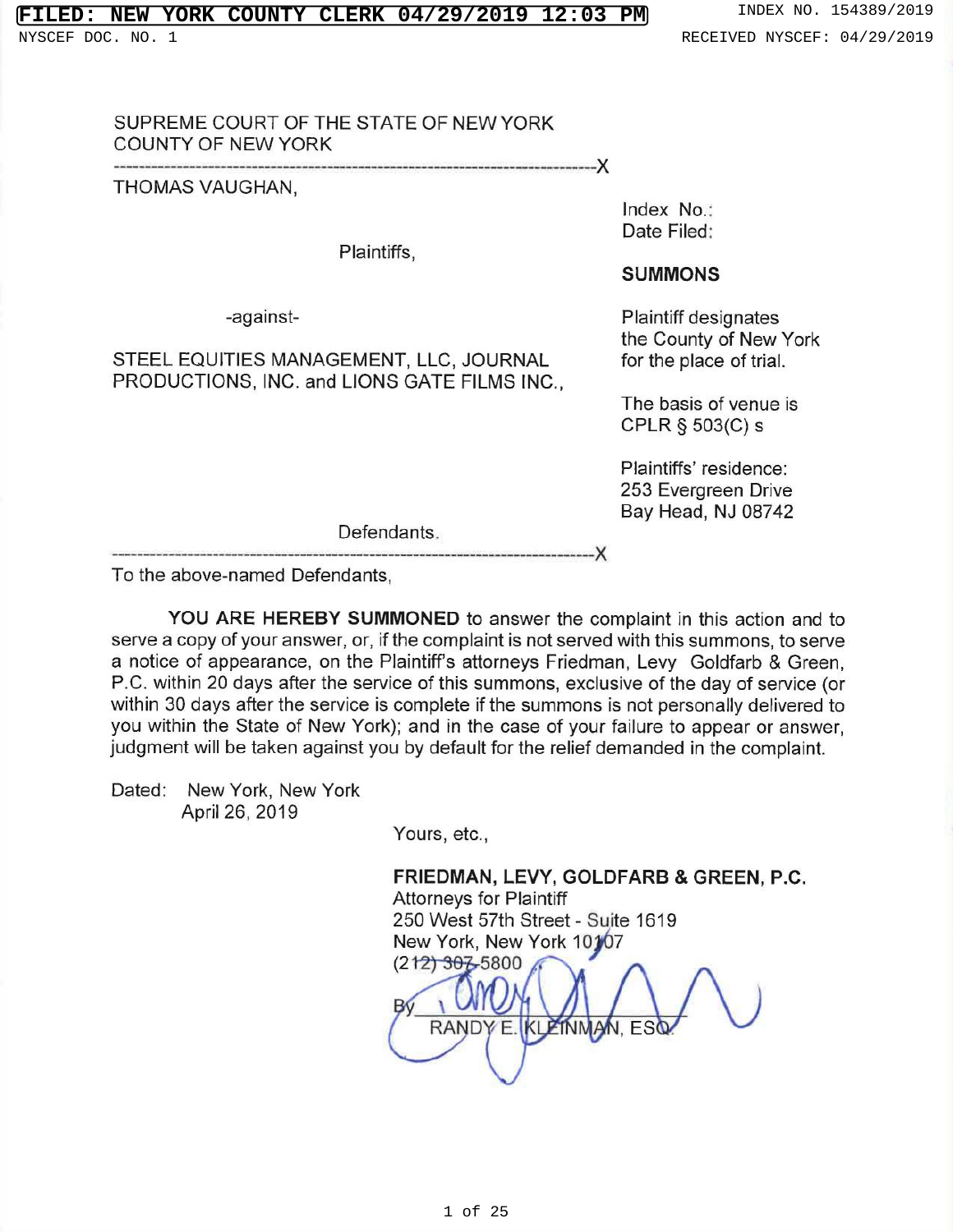NYSCEF DOC. NO. 1 RECEIVED NYSCEF: 04/29/2019

TO: STEEL EQUITIES MANAGEMENT, LLC c/o Holland & Knight LLP Attn: John D. Dadakis, Esq. <sup>31</sup> West 52nd Street New York, New York 10019

> JOURNAL PRODUCTIONS, INC. c/o CT Corporation System 818 West 7<sup>th</sup> Street, Suite 93 Los Angeles, California 90017

LIONS GATE FILMS INC. 111 Eighth Avenue New York, New York 10011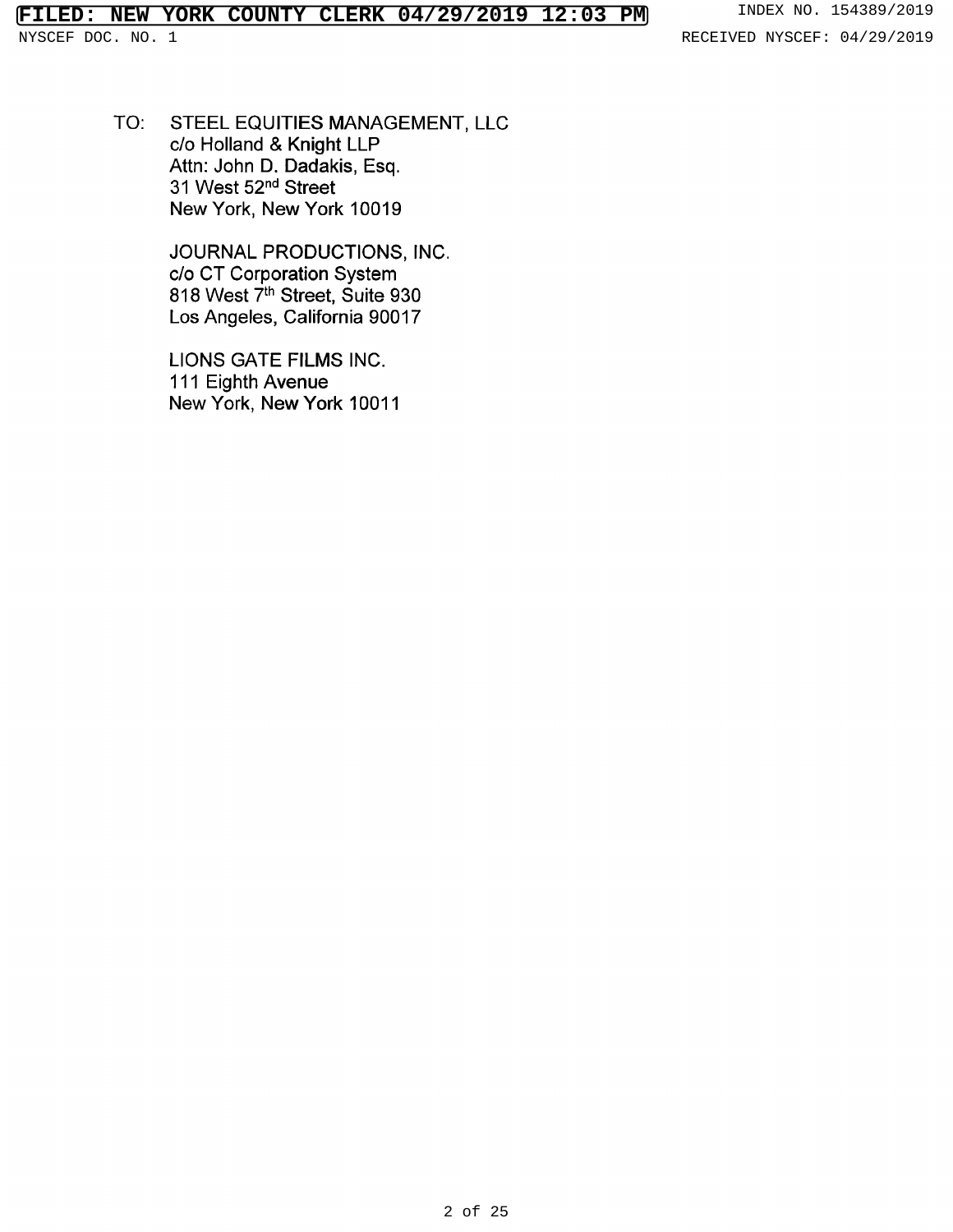# SUPREME COURT OF THE STATE OF NEW YORK COUNTY OF NEW YORK

--------------------------------------------------------X

THOMAS VAUGHAN,

Index No.:

Plaintiff,

VERIFIED COMPLAINT

-against-

STEEL EQUITIES MANAGEMENT, LLC, JOURNAL PRODUCTIONS, INC. and LIONS GATE FILMS INC.,

Defendants. --------------------------------X

Plaintiff, by his attorneys, FRIEDMAN, LEVY, GOLDFARB & GREEN, P.C. complaining of the defendants, alleges as follows upon information and belief:

1. At all times hereinafter mentioned, plaintiff THOMAS VAUGHAN was and still is an individual residing at 253 Evergreen Drive, County of Ocean, Borough of Bay Head and State of New Jersey.

2. At all times hereinafter mentioned, defendant STEEL EQUITIES MANAGEMENT, LLC was and is <sup>a</sup> domestic limited liability company duly organized and existing under the laws of the State of New York, with its principal place of business located in the County of Nassau and State of New York.

3. At all times hereinafter mentioned, defendant JOURNAL PRODUCTIONS, INC. was and is <sup>a</sup> foreign business corporation duly organized and existing under and by virtue of the laws of the State of California, authorized to transact business in the State of New York, with its principal place of business located in the County and State of New York.

4. At all times hereinafter mentioned, defendant LIONS GATE FILMS INC. was and is <sup>a</sup> foreign business corporation duly organized and existing under and by virtue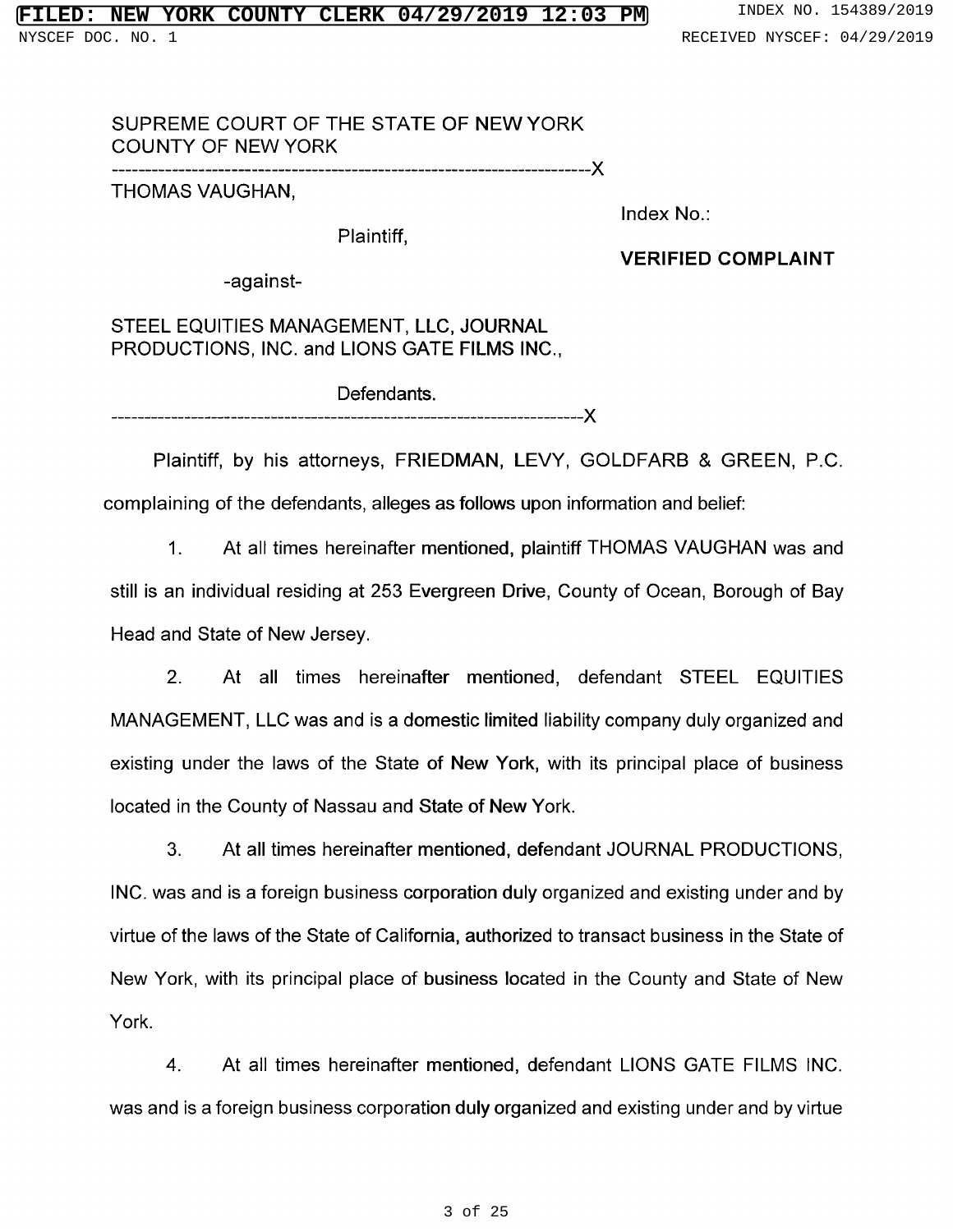of the laws of the State of Delaware, authorized to transact business in the State of New York, with its principal place of business located in the County and State of New York.

5. At all times hereinafter mentioned, defendant STEEL EQUITIES MANAGEMENT, LLC was the owner of 999 South Oyster Bay Road, and the buildings and structures located thereat, (hereinafter, the "Premises") in the Hamlet of Bethpage, County of Nassau and State of New York.

6. At all times hereinafter mentioned, defendant STEEL EQUITIES MANAGEMENT, LLC was the lessee of 999 South Oyster Bay Road, and the buildings and structures located thereat, in the Hamlet of Bethpage, County of Nassau and State of New York.

7. At all times hereinafter mentioned, STEEL EQUITIES MANAGEMENT, LLC, its agents, servants and employees, controlled 999 South Oyster Bay Road, and the buildings and structures located thereat, in the Hamlet of Bethpage, County of Nassau and State of New York.

8. At all times hereinafter mentioned, STEEL EQUITIES MANAGEMENT, LLC, its agents, servants and employees, maintained 999 South Oyster Bay Road, and the buildings and structures located thereat, in the Hamlet of Bethpage, County of Nassau and State of New York.

9. At all times hereinafter mentioned, STEEL EQUITIES MANAGEMENT, LLC, its agents, servants and employees, managed <sup>999</sup> South Oyster Bay Road, and the buildings and structures located thereat, in the Hamlet of Bethpage, County of Nassau and State of New York.

10. At all times hereiñafter mentioned, STEEL EQUITIES MANAGEMENT,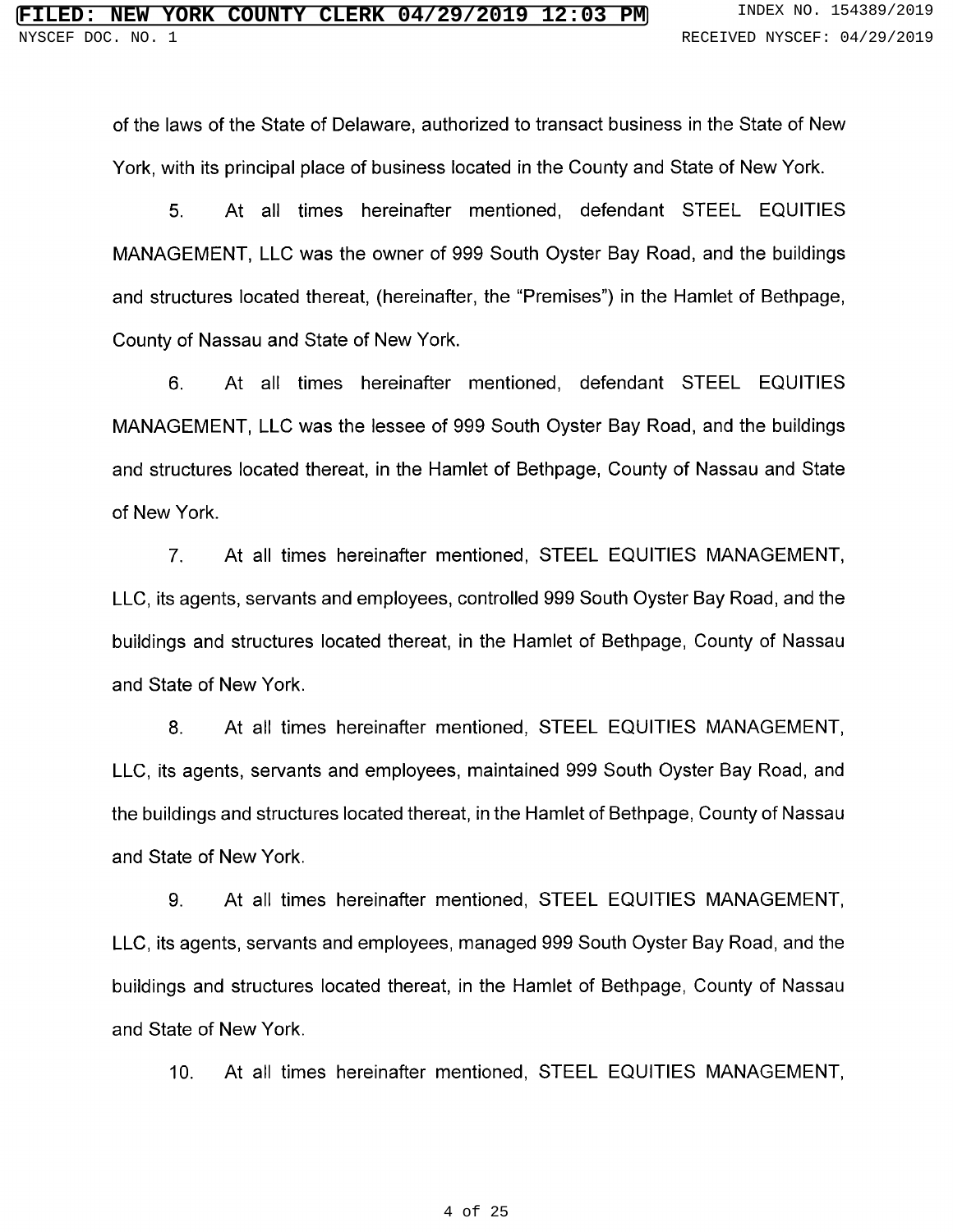LLC, its agents, servants and employees, operated 999 South Oyster Bay Road, and the buildings and structures located thereat, in the Hamlet of Bethpage, County of Nassau and State of New York.

11. At all times hereinafter mentioned, STEEL EQUITIES MANAGEMENT, LLC, its agents, servants and employees, had a duty to properly own, control, maintain, manage, repair and operate the Premises and to keep the Premises in a reasonably safe condition.

12. At all times hereinafter mentioned, JOURNAL PRODUCTIONS, INC. its agents, servants and employees, controlled 999 South Oyster Bay Road, and the buildings and structures located thereat, in the Hamlet of Bethpage, County of Nassau and State of New York.

13. At all times hereinafter mentioned, JOURNAL PRODUCTIONS, INC. its agents, servants and employees, maintained 999 South Oyster Bay Road, and the buildings and structures located thereat, in the Hamlet of Bethpage, County of Nassau and State of New York.

14. At all times hereinafter mentioned, JOURNAL PRODUCTIONS, INC. its agents, servants and employees, managed 999 South Oyster Bay Road, and the buildings and structures !ocated thereat, in the Hamlet of Bethpage, County of Nassau and State of New York.

15. At all times hereinafter mentioned, JOURNAL PRODUCTIONS, INC. its agents, servants and employees, operated 999 South Oyster Bay Road, and the buildings and structures located thereat, in the Hamlet of Bethpage, County of Nassau and State of New York.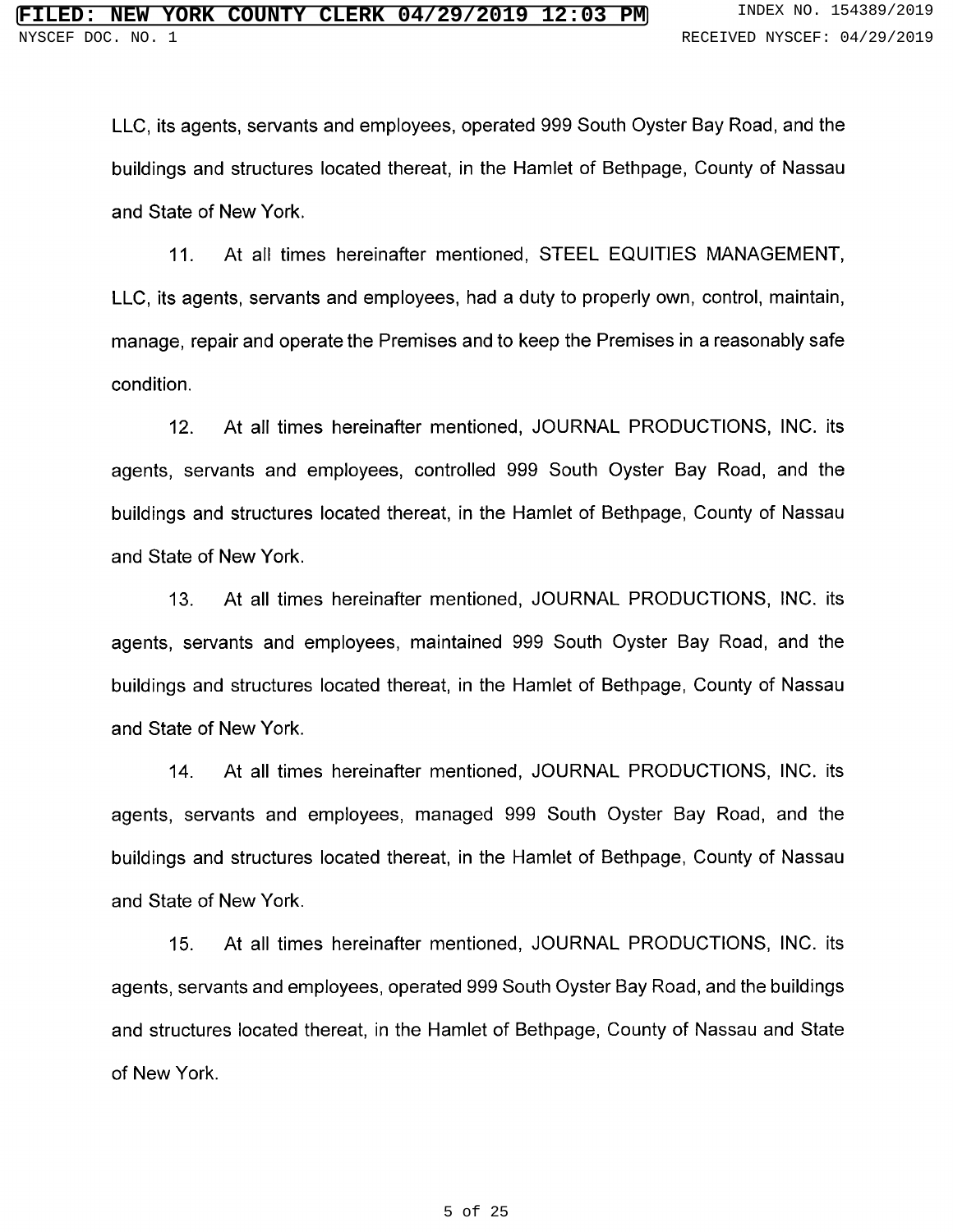16. At all times hereinafter mentioned, JOURNAL PRODUCTIONS, INC. its agents, servants and employees, had a duty to properly own, control, maintain, manage, repair and operate the Premises and to keep the Premises in a reasonably safe condition.

17. At all times hereinafter mentioned, LIONS GATE FILMS INC., its agents, servants and employees, controlled 999 South Oyster Bay Road, and the buildings and structures located thereat, in the Hamlet of Bethpage, County of Nassau and State of New York.

18. At all times hereinafter mentioned, LIONS GATE FILMS INC., its agents, servants and employees, maintained 999 South Oyster Bay Road, and the buildings and structures located thereat, in the Hamlet of Bethpage, County of Nassau and State of New York.

19. At all times hereinafter mentioned, LIONS GATE FILMS INC., its agents, servants and employees, managed <sup>999</sup> South Oyster Bay Road, and the buildings and structures located thereat, in the Hamlet of Bethpage, County of Nassau and State of New York.

20. At all times hereinafter mentioned, LIONS GATE FILMS INC., its agents, servants and employees, operated 999 South Oyster Bay Road, and the buildings and structures located thereat, in the Hamlet of Bethpage, County of Nassau and State of New York.

21. At all times hereinafter mentioned, LIONS GATE FILMS INC., its agents, servants and employees, had a duty to properly own, control, maintain, manage, repair and operate the Premises and to keep the Premises in a reasonably safe condition.

22. That on or about May 18, 2018, and prior thereto, there existed a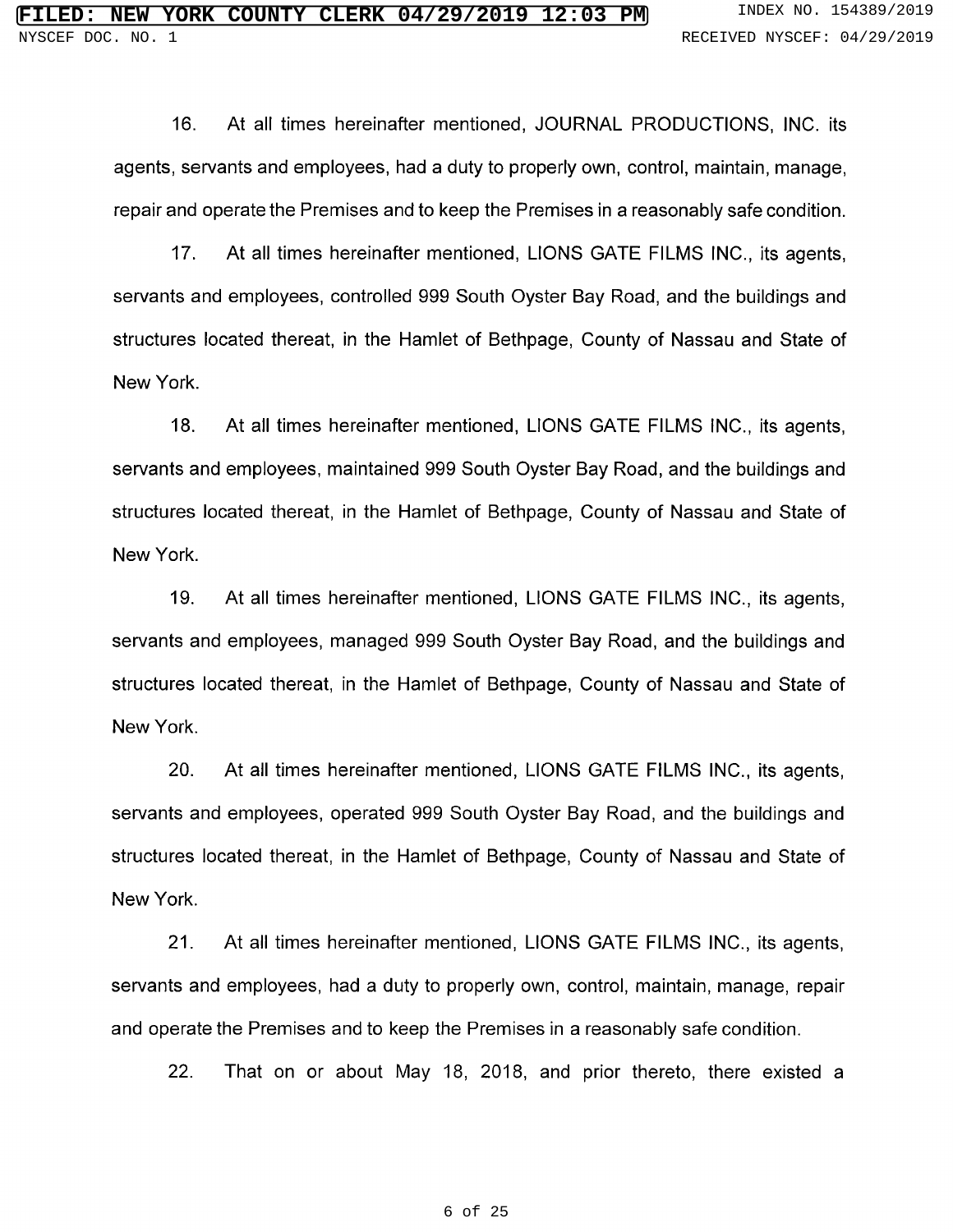construction site at the Premises related to the production of the film John Wick: Chapter 3 – Parabe

23. That on or about May 18, 2018, plaintiff THOMAS VAUGHAN was lawfully upon the Premises as an employee of ENTERTAINMENT PARTNERS.

24. That at all times hereinafter mentioned, Defendant STEEL EQUITIES MANAGEMENT, LLC owned Gold Coast Studios.

25. That That at all times hereinafter mentioned, Defendant STEEL EQUITIES MANAGEMENT, LLC operated Gold Coast Studios.

26. That at all times hereinafter mentioned, Gold Coast Studios was in the business of leasing the premises for the production of films.

27. That at all times hereinafter mentioned, defendant JOURNAL PRODUCTIONS, INC. and/or LIONS GATE FILMS INC. owned and/or produced the film John Wick: Chapter 3 – Parabe

28. That on or about May 18, 2018, defendant JOURNAL PRODUCTIONS, INC. !eased a portion of the Premises from Gold Coast Studios for the production of the film the film John Wick: Chapter 3 – Parabe

29. That on or about May 18, 2018, defendant JOURNAL PRODUCTIONS, INC. leased a portion of the Premises from defendant STEEL EQUITIES MANAGEMENT, LLC for the production of the film the film John Wick: Chapter 3 – Parabe

30. That on or about May 18, 2018, defendant LIONS GATE FILMS INC. leased a portion of the Premises from Gold Coast Studios for the production of the film the film John Wick: Chapter 3 – Parabe

31. That on or about May 18, 2018, defendant LIONS GATE FILMS INC. leased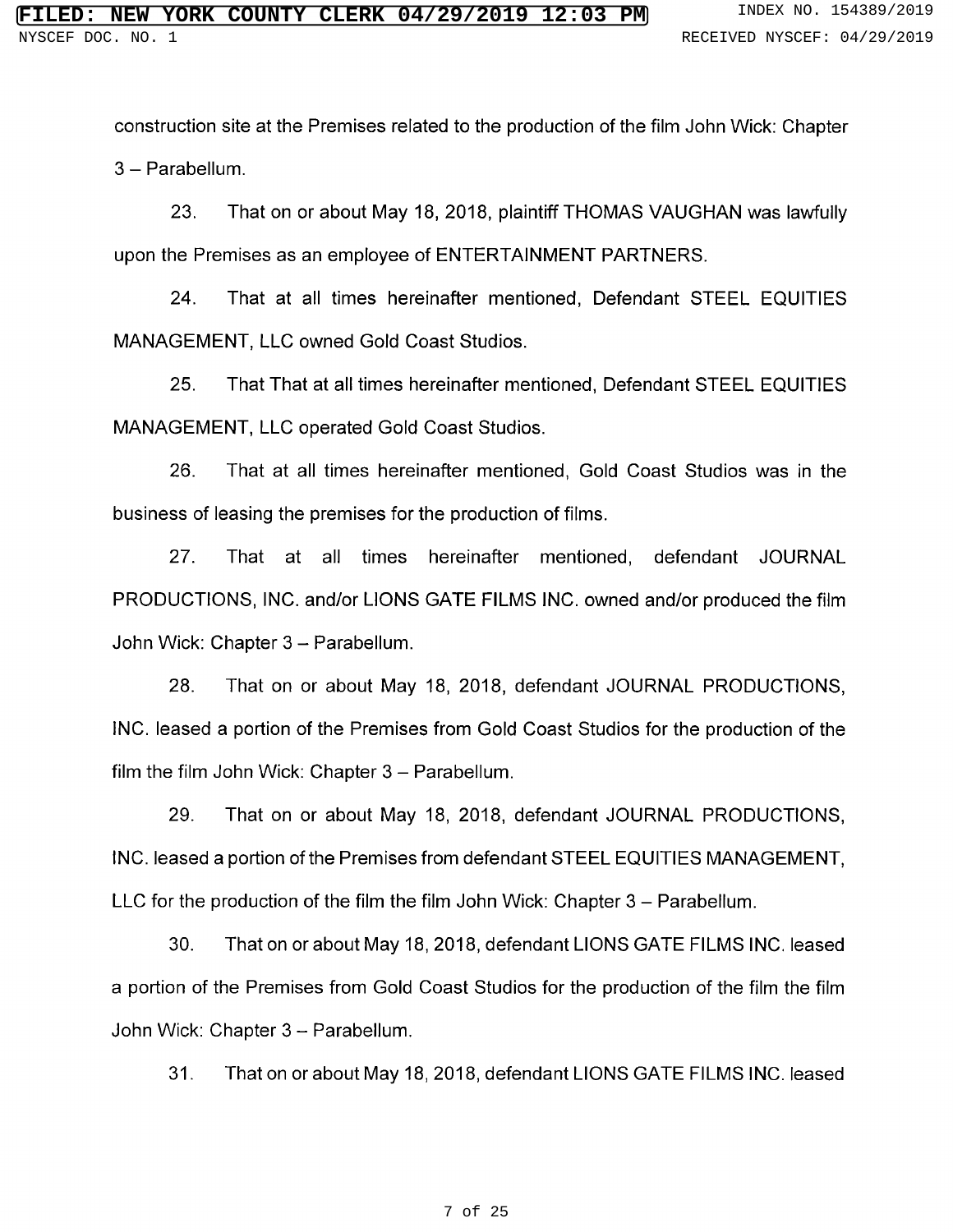<sup>a</sup> portion of the Premises from defendant STEEL EQ UITIES MANAGEMENT, LLC for the production of the film the film John Wick: Chapter 3 – Parabe

32. That on or about May 18, 2018, and prior thereto, there existed an agreement between defendant STEEL EQUITIES MANAGEMENT, LLC and plaintiff's employer, ENTERTAINMENT PARTNERS, relative to certain work, labor and/or services to be performed upon the Premises.

33. That on or about May 18, 2018, and prior thereto, there existed an agreement between defendant JOURNAL PRODUCTIONS, INC. and plaintiff's employer, ENTERTAINMENT PARTNERS, relative to certain work, labor and/or services to be performed upon the Premises.

34. That on or about May 18, 2018, and prior thereto, there existed an agreement between defendant LIONS GATE FILMS INC. and plaintiff's employer, ENTERTAINMENT PARTNERS, relative to certain work, labor and/or services to be performed upon the Premises.

35. That on or about May 18, 2018, plaintiff THOMAS VAUGHAN was lawfully upon the Premises and/or construction site located thereat.

36. That on or about May 18, 2018, plaintiff THOMAS VAUGHAN was lawfully upon the Premise and/or construction site located thereat, in the course and scope of his employment.

### AS AND FOR A FIRST CAUSE OF ACTION

37. At all times hereinafter mentioned, it was the duty of defendant STEEL EQ UITIES MANAGEMENT, LLC, its agents, servants and employees, to maintain the Premises and/or construction site located thereat, and the work, labor and services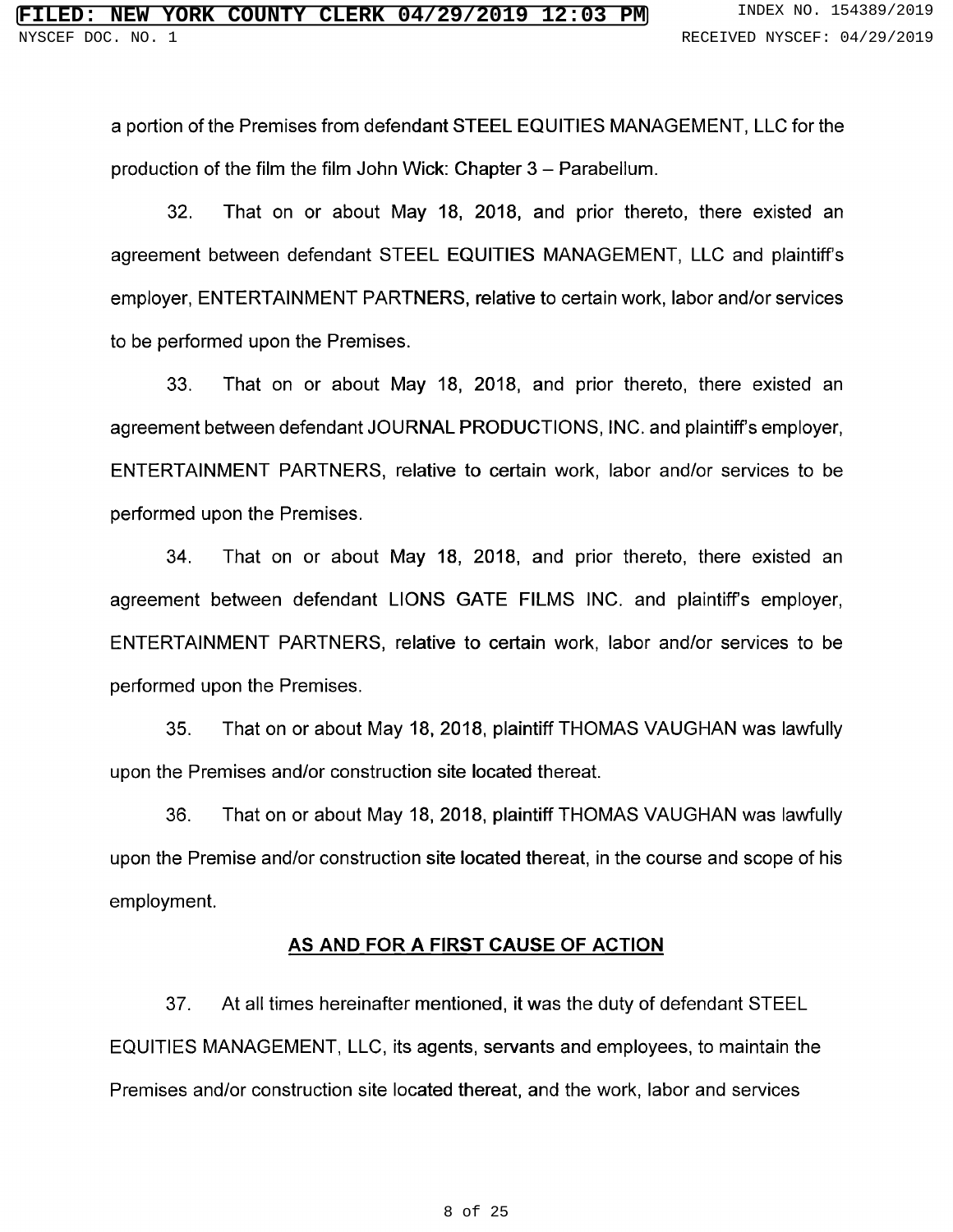performed, and equipment and/or apparatus provided and utilized thereat, in a reasonably safe and suitable condition and repair.

38. At all times hereinafter mentioned, it was the duty of defendant JOURNAL PRODUCTIONS, INC., its agents, servants and employees, to maintain the Premises and/or construction site located thereat, and the work, labor and services performed, and equipment and/or apparatus provided and utilized thereat, in a reasonably safe and suitable condition and repair.

39. At all times hereinafter mentioned, it was the duty of defendant LIONS GATE FILMS INC., its agents, servants and employees, to maintain the Premises and/or construction site located thereat, and the work, labor and services performed, and equipment and/or apparatus provided and utilized thereat, in a reasonably safe and suitable condition and repair.

40. That at all times hereinafter mentioned, it was the duty of defendant STEEL EQUITIES MANAGEMENT, LLC, its servants, agents and/or employees to provide for the safety, supervision, protection and wellbeing of persons lawfully working upon the Premises and construction site.

41. That at all times hereinafter mentioned, it was the duty of defendant JOURNAL PRODUCTIONS, INC., its servants, agents and/or employees to provide for the safety, supervision, protection and wellbeing of persons lawfully working upon the Premises and construction site.

42. That at all times hereinafter mentioned, it was the duty of defendant LIONS GATE FILMS INC., its servants, agents and/or employees to provide for the safety, supervision, protection and wellbeing of persons lawfully working upon the

#### 9 of 25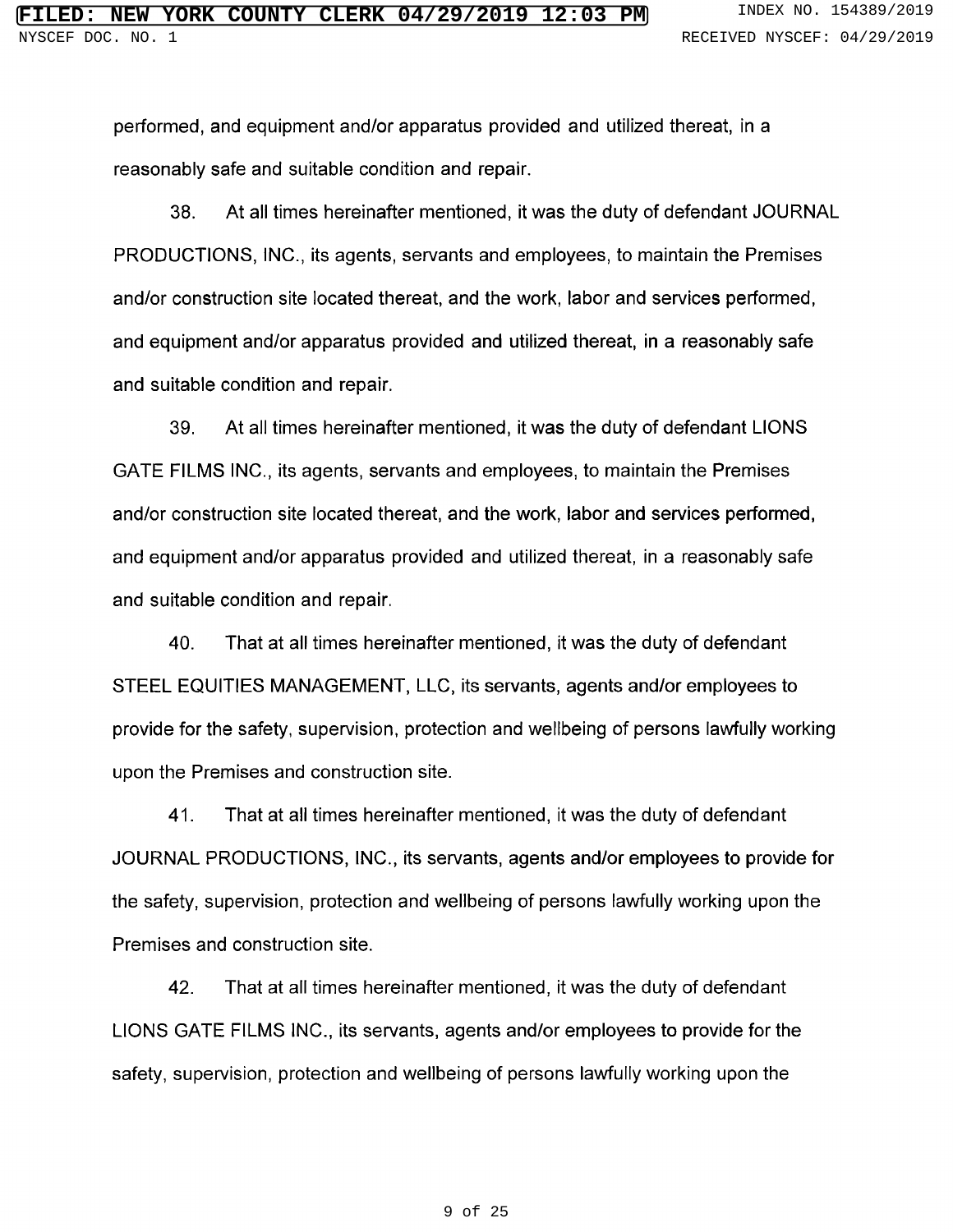Premises and construction site.

43. That at all times hereinafter mentioned, it was the duty of defendant STEEL EQUITIES MANAGEMENT, LLC, its servants, agents and/or employees to provide a reasonably safe place to work for persons lawfully working upon the Premises and construction site.

44. That at all times hereinafter mentioned, it was the duty of defendant JOURNAL PRODUCTIONS, INC., its servants, agents and/or employees to provide a reasonably safe place to work for persons lawfully working upon the Premises and construction site.

45. That at all times hereinafter mentioned, it was the duty of defendant LIONS GATE FILMS INC., its servants, agents and/or employees to provide a reasonably safe place to work for persons lawfully working upon the Premises and construction site.

46. That on May 18, 2018, plaintiff THOMAS VAUGHAN was caused to be injured while lawfully present and/or working upon the Premises.

47. That on May 18, 2018, and for a period of time prior thereto, there existed a dangerous, defective, hazardous, unprotected, unsupervised and unsafe condition and instrumentality upon the Premises and/or construction site.

48. That on May 18, 2018, plaintiff THOMAS VAUGHAN was caused to be injured as a result of the said dangerous, dangerous, defective, hazardous, unprotected, unsupervised and unsafe condition and instrumentality upon the Premises and/or construction site.

49. That at all times hereinafter mentioned, the defendants, their servants,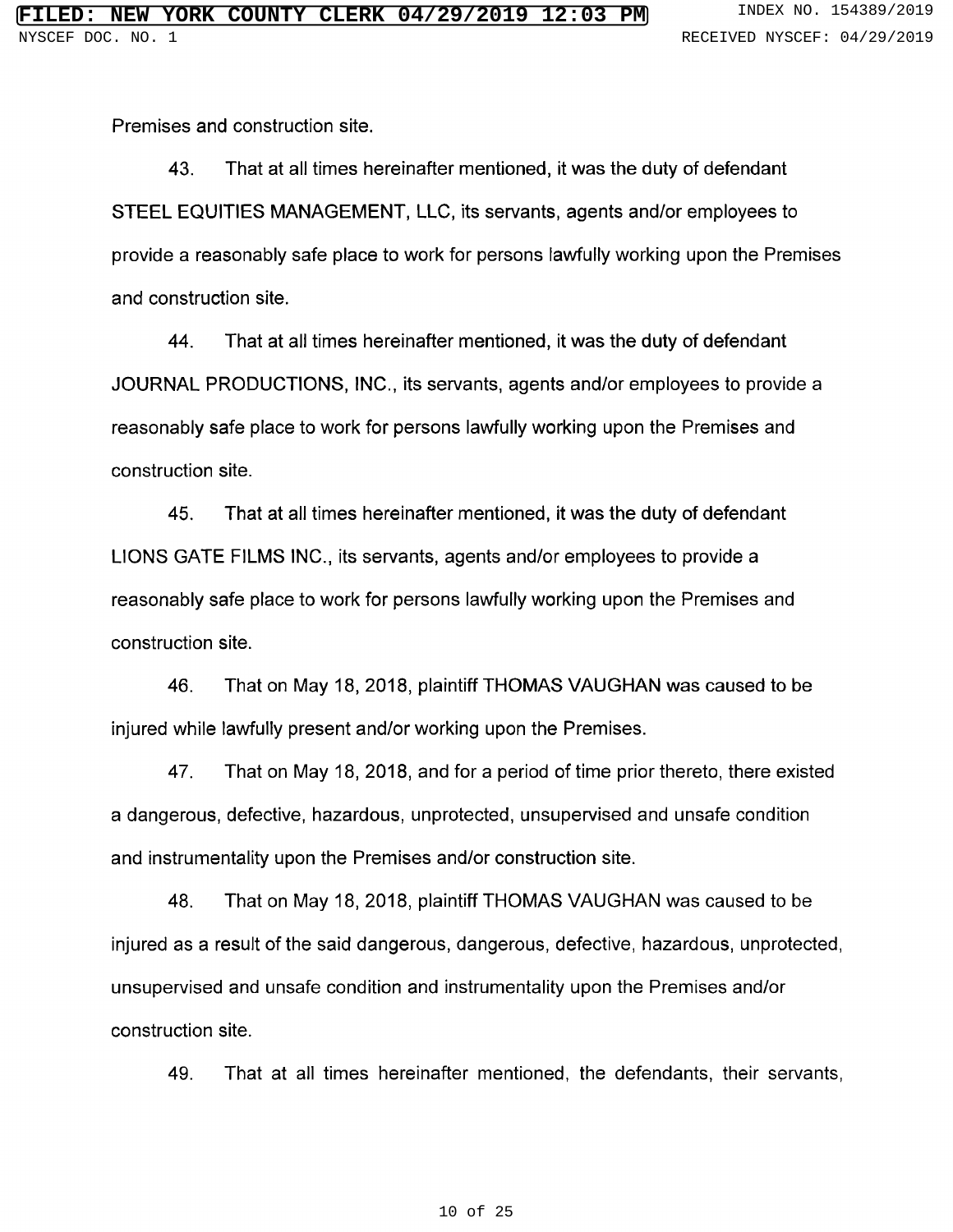agents and/or employees failed to provide for the safety, protection and wellbeing of persons lawfully working upon the Premises and/or construction site, in violation of the common law.

50. That by reason of the foregoing, the plaintiff THOMAS VAUGHAN was injured.

51. That the foregoing accident and the resulting injuries to the plaintiff were caused solely by reason of the carelessness, negligence and wanton and willful disregard on the part of the defendants, in violation of the common law, and without any negligence on the part of the plaintiff contributing thereto.

52. That as <sup>a</sup> result of the foregoing, plaintiff, THOMAS VAUGHAN, sustained serious, severe and permanent personal injuries and was rendered sick, sore, lame, and disabled; plaintiff, THOMAS VAUGHAN, was caused to suffer great pain, discomfort, and disability and, upon information and belief, will continue to suffer pain, discomfort, and disability in the future; plaintiff, THOMAS VAUGHAN, was caused to undergo hospita! and medical care, aid and attention, and upon information and belief, may continue to require to undergo medical care, aid and attention for a long period of time to come in the future; plaintiff, THOMAS VAUGHAN, was obliged to expend and incur large sums of monies for medical care, aid and attention and, upon information and belief, will continue to be obliged to expend and incur large sums of monies for future medical care, aid and attention; plaintiff, THOMAS VAUGHAN, was caused to become incapacitated from his usual vocation and avocation, and upon information and belief, may continue to be caused to remain away from his usual vocation and avocation for a long period of time to come in the future.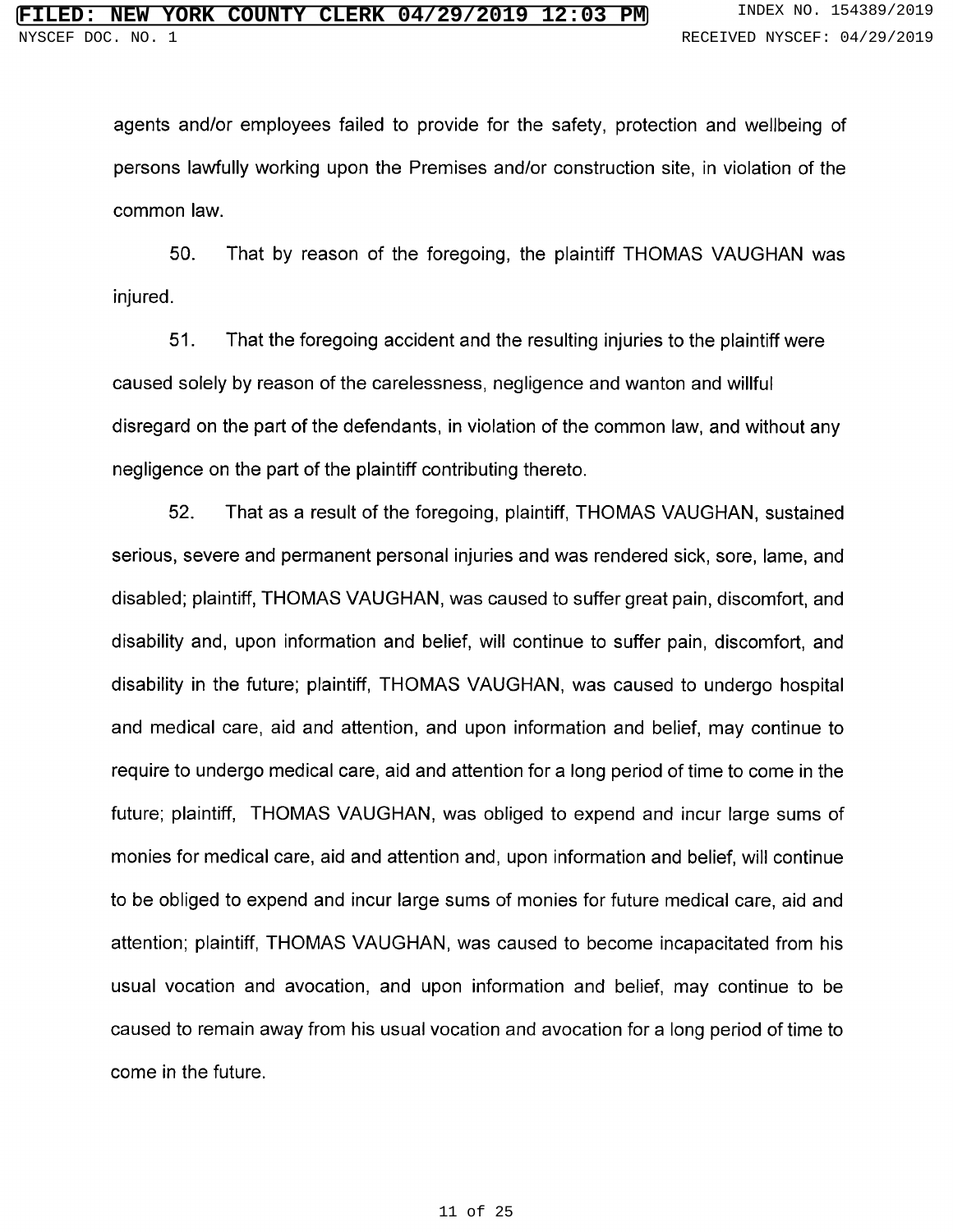53. As <sup>a</sup> result of the foregoing, plaintiff THOMAS VAUGHAN has suffered damages and demands monetary relief in an amount exceeding the jurisdictional limits of all lower Courts.

### AS AND FOR A SECOND CAUSE OF ACTION

54. Plaintiff repeats, reiterates and realleges each and every allegation set forth in paragraphs "1" through "53" of this Complaint with the same force and effect a if hereinafter set forth in full, and further alleges:

55. That at all times hereinafter mentioned, it was the duty of defendant STEEL EQUITIES MANAGEMENT, LLC, its servants, agents and/or employees to maintain the said construction site and the work, labor and services performed, and equipment and/or apparatus provided and utilized thereat, in reasonably safe and suitable condition and repair, in accordance with the requirements of Section 200 of the State Labor Law.

56. That at all times hereinafter mentioned, it was the duty of defendant JOURNAL PRODUCTIONS, INC., its servants, agents and/or employees to maintain the said construction site and the work, labor and services performed, and equipment and/or apparatus provided and utilized thereat, in reasonably safe and suitable condition and repair, in accordance with the requirements of Section 200 of the State Labor Law.

57. That at all times hereinafter mentioned, it was the duty of defendant LIONS GATE FILMS INC., its servants, agents and/or employees to maintain the said construction site and the work, labor and services performed, and equipment and/or apparatus provided and utilized thereat, in reasonably safe and suitable condition and repair, in accordance with the requirements of Section 200 of the State Labor Law.

#### 12 of 25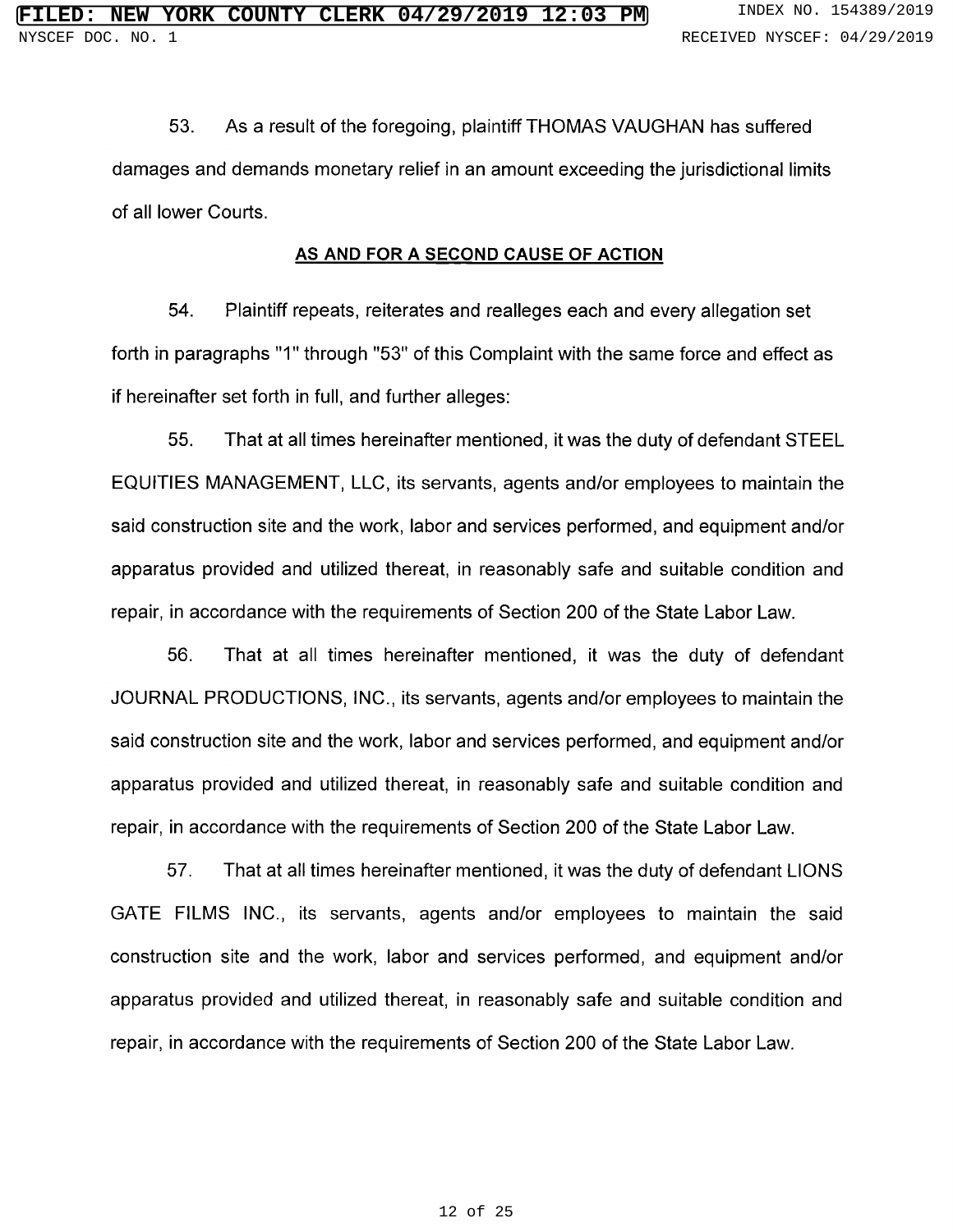58. That at all times hereinafter mentioned, it was the duty of defendant STEEL EQUITIES MANAGEMENT, LLC, its servants, agents and/or employees to provide for the safety, supervision, protection and wellbeing of persons lawfully working upon the Premises and construction site, in accordance with the requirements of Section 200 of the Labor Law.

59. That at all times hereinafter mentioned, it was the duty of defendant JOURNAL PRODUCTIONS, INC., its servants, agents and/or employees to provide for the safety, supervision, protection and wellbeing of persons lawfully working upon the Premises and construction site, in accordance with the requirements of Section 200 of the Labor Law.

60. That at all times hereinafter mentioned, it was the duty of defendant LIONS GATE FILMS INC., its servants, agents and/or employees to provide for the safety, supervision, protection and wellbeing of persons lawfully working upon the Premises and construction site, in accordance with the requirements of Section 200 of the Labor Law.

61. That at all times hereinafter mentioned, it was the duty of defendant STEEL EQUITIES MANAGEMENT, LLC, its servants, agents and/or employees to provide a reasonably safe place to work for persons lawfully working upon the Premises and construction site, in accordance with the requirements of Section 200 of the State Labor Law.

62. That at all times hereiñafter mentioned, it was the duty of defendant JOURNAL PRODUCTIONS, INC., its servants, agents and/or employees to provide a reasonably safe place to work for persons lawfully working upon the Premises and construction site, in accordance with the requirements of Section 200 of the State Labor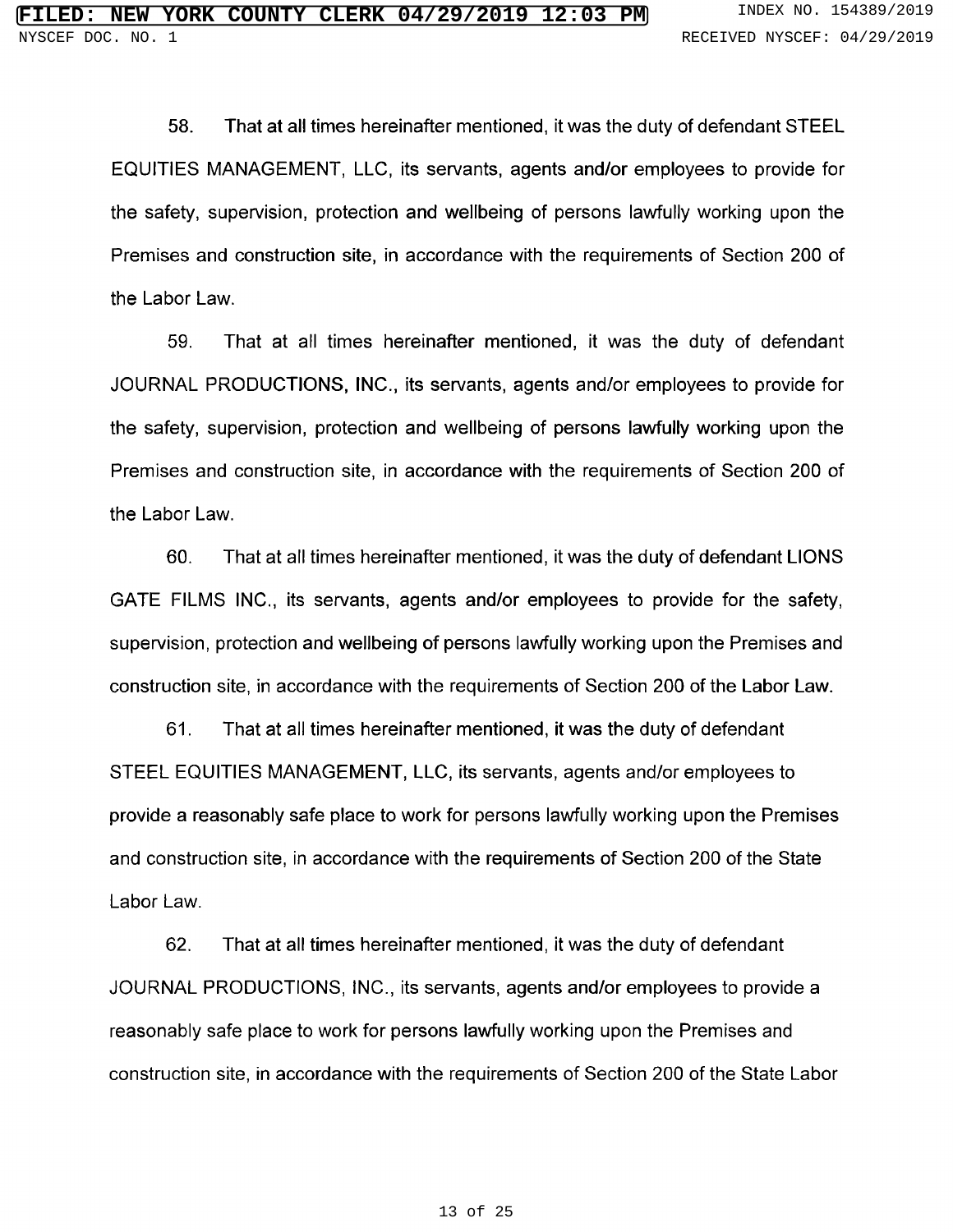Law.

63. That at all times hereinafter mentioned, it was the duty of defendant LIONS GATE FILMS INC., its servants, agents and/or employees to provide a reasonably safe place to work for persons lawfully working upon the Premises and construction site, in accordance with the requirements of Section 200 of the State Labor Law.

64. That on May 18, 2018, plaintiff THOMAS VAUGHAN was caused to be injured while lawfully present and/or working upon the Premises and/or construction site.

65. That on May 18, 2018, and/or for a period of time prior thereto, there existed a dangerous, defective, hazardous, unprotected, unsupervised and unsafe condition and instrumentality upon the Premises and/or construction site.

66. That on May 18, 2018, plaintiff THOMAS VAUGHAN was caused to be injured as a result of the said dangerous, defective, hazardous, unprotected, unsupervised and unsafe condition and instrumentality upon the Premises and/or construction site.

67. That at all times hereinafter mentioned, defendants, their servants, agents and/or employees failed to provide for the safety, protection and wellbeing of persons lawfully working upon the Premises and/or construction site, in violation of the common law and Section 200 of the Labor Law.

68. That by reason of the foregoing, the plaintiff THOMAS VAUGHAN was injured.

69. That the foregoing accident and the resulting injuries to the plaintiff were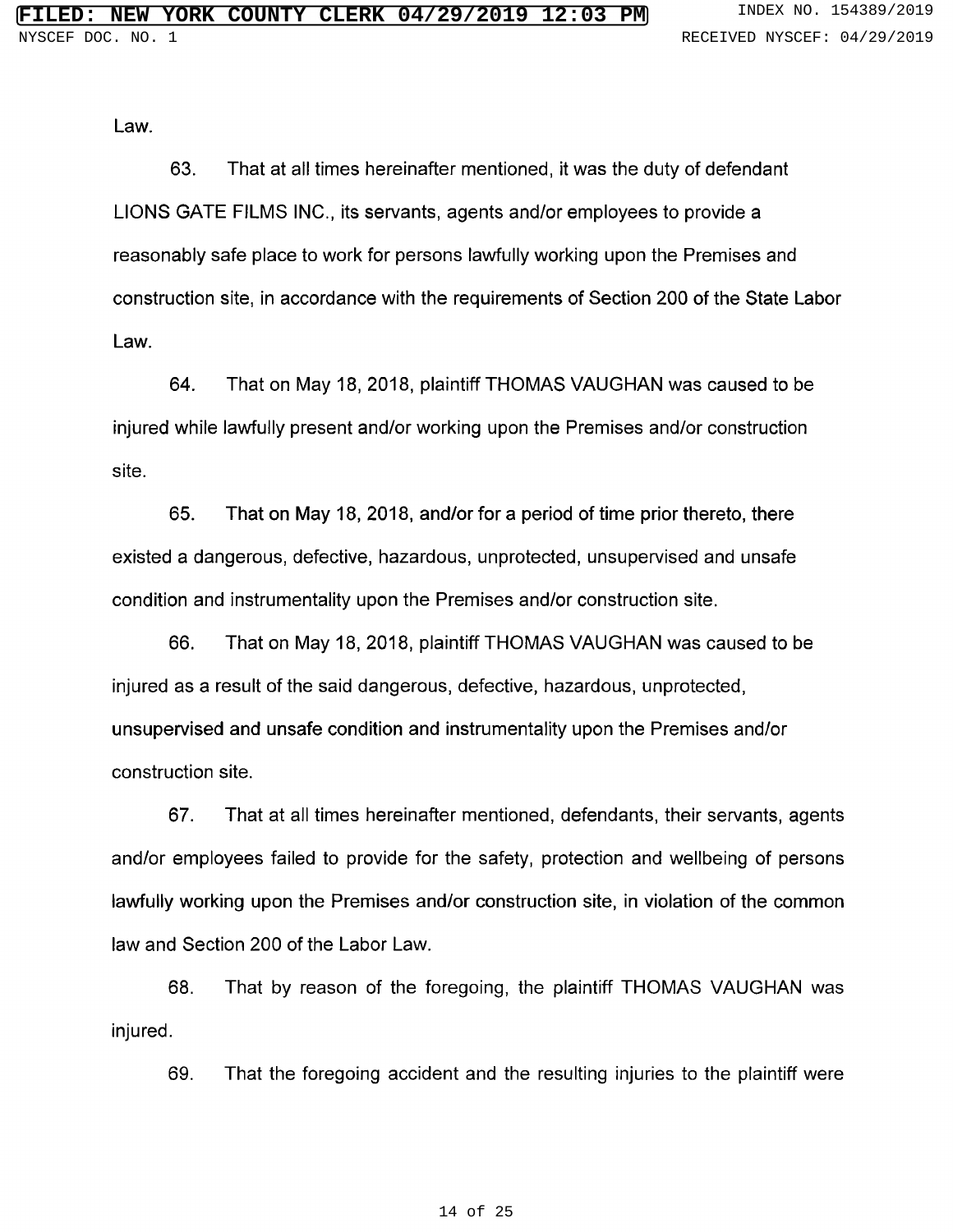caused solely by reason of the carelessness, negligence and wanton and willful disregard on the part of the defendants, in violation of the common law and of Section 200 of the Labor Law, and without any negligence on the part of the plaintiff contributing thereto.

70. That as <sup>a</sup> result of the foregoing, plaintiff, THOMAS VAUGHAN, sustained serious, severe and permanent personal injuries and was rendered sick, sore, lame, and disabled; plaintiff, THOMAS VAUGHAN, was caused to suffer great pain, discomfort, and disability and, upon information and belief, will continue to suffer pain, discomfort, and disability in the future; plaintiff, THOMAS VAUGHAN, was caused to undergo hospital and medical care, aid and attention, and upon information and belief, may continue to require to undergo medical care, aid and attention for <sup>a</sup> long period of time to come in the future; plaintiff, THOMAS VAUGHAN, was obliged to expend and incur large sums of monies for medical care, aid and attention and, upon information and belief, will continue to be obliged to expend and incur large sums of monies for future medical care, aid and attention; plaintiff, THOMAS VAUGHAN, was caused to become incapacitated from his usual vocation and avocation, and upon information and belief, may continue to be caused to remain away from his usual vocation and avocation for a long period of time to come in the future.

71. As <sup>a</sup> result of the foregoing, plaintiff THOMAS VAUGHAN has suffered damages and demands monetary relief in an amount exceeding the jurisdictional limits of all lower Courts.

### AS AND FOR A THIRD CAUSE OF ACTION

72. Plaintiff repeats, reiterates and realleges each and every allegation set forth in paragraphs "1" through "71" of this Complaint with the same force and effect a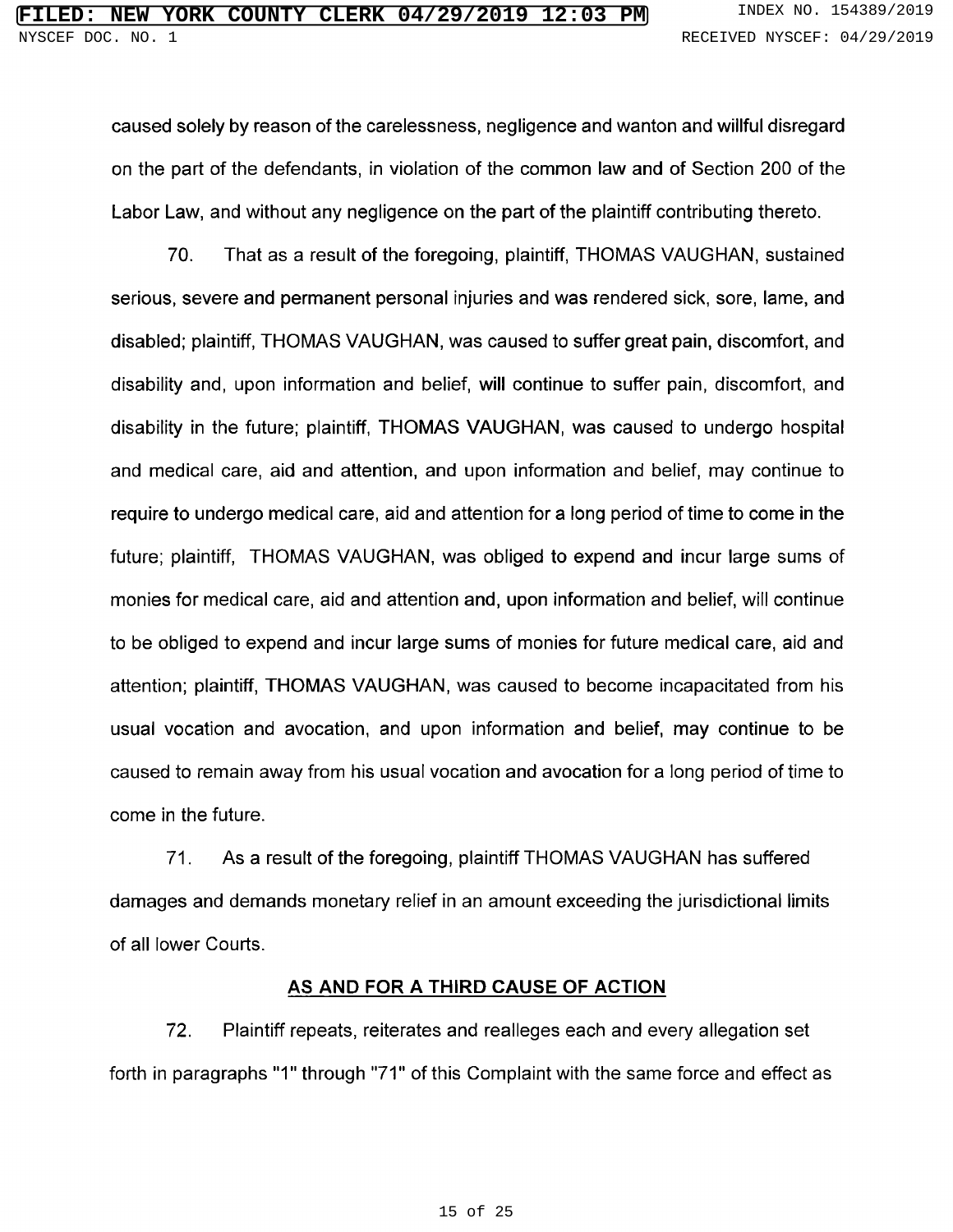if hereinafter set forth in full, and further alleges:

73. That at all times hereinafter mentioned, it was the duty of defendant STEEL EQUITIES MANAGEMENT, LLC to provide reasonably safe, suitable and adequate apparatus and/or instrumentalities for use in conjunction with the said worksite and the said work, labor and/or services which was being performed upon the Premises, in accordance with the requirements of Section 240 of the Labor Law.

74. That at all times hereinafter mentioned, it was the duty of defendant JOURNAL PRODUCTIONS, INC. to provide reasonably safe, suitable and adequate apparatus and/or instrumentalities for use in conjunction with the said worksite and the said work, labor and/or services which was being performed upon the Premises, in accordance with the requirements of Section 240 of the Labor Law.

75. That at all times hereinafter mentioned, it was the duty of defendant LIONS GATE FILMS INC. to provide reasonably safe, suitable and adequate apparatus and/or instrumentalities for use in conjunction with the said worksite and the said work, labor and/or services which was being performed upon the Premises, in accordance with the requirements of Section 240 of the Labor Law.

76. That at all times hereinafter mentioned, it was the duty of defendant STEEL EQUITIES MANAGEMENT, LLC to ensure the use of reasonably safe, suitable and adequate apparatus and/or instrumentalities for use in conjunction with the said worksite and the said work, labor and/or services which was being performed upon the Premises, in accordance with the requirements of Section 240 of the Labor Law.

77. That at all times hereinafter mentioned, it was the duty of defendant JOURNAL PRODUCTIONS, INC. to ensure the use of reasonably safe, suitable and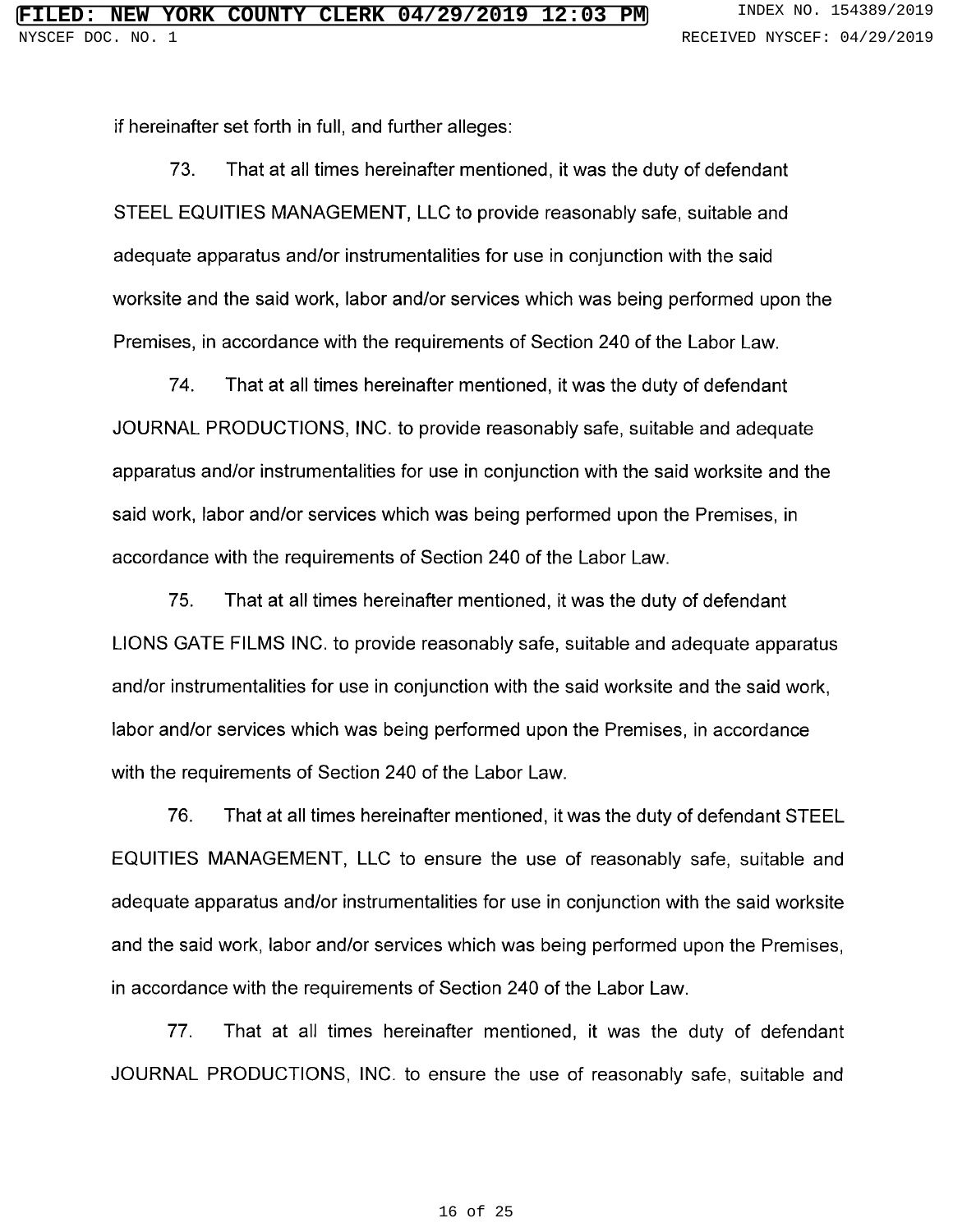adequate apparatus and/or instrumentalities for use in conjunction with the said worksite and the said work, labor and/or services which was being performed upon the Premises, in accordance with the requirements of Section 240 of the Labor Law.

78. That at all times hereinafter mentioned, it was the duty of defendant LIONS GATE FILMS INC. to ensure the use of reasonably safe, suitable and adequate apparatus and/or instrumentalities for use in conjunction with the said worksite and the said work, labor and/or services which was being performed upon the Premises, in accordance with the requirements of Section 240 of the Labor Law.

79. That on May 18, 2018, while Plaintiff THOMAS VAUGHAN was lawfully present and/or working upon the Premises and/or construction site, plaintiff was caused to be injured.

80. That at all times hereinafter mentioned, the defendants, their servants, agents and/or employees failed to provide and/or ensure the use of reasonably safe, suitable and adequate apparatus and/or instrumentalities for use in conjunction with the said worksite and the said work, labor and/or services which was being performed upon the Premises, in violation of the requirements of Section 240 of the Labor Law.

81. That as <sup>a</sup> result of the foregoing, plaintiff, THOMAS VAUGHAN, sustained serious, severe and permanent personal injuries and was rendered sick, sore, lame, and disabled; plaintiff, THOMAS VAUGHAN, was caused to suffer great pain, discomfort, and disability and, upon information and belief, will continue to suffer pain, discomfort, and disability in the future; plaintiff, THOMAS VAUGHAN, was caused to undergo hospita! and medical care, aid and attention, and upon information and belief, may continue to require to undergo medical care, aid and attention for a long period of time to come in the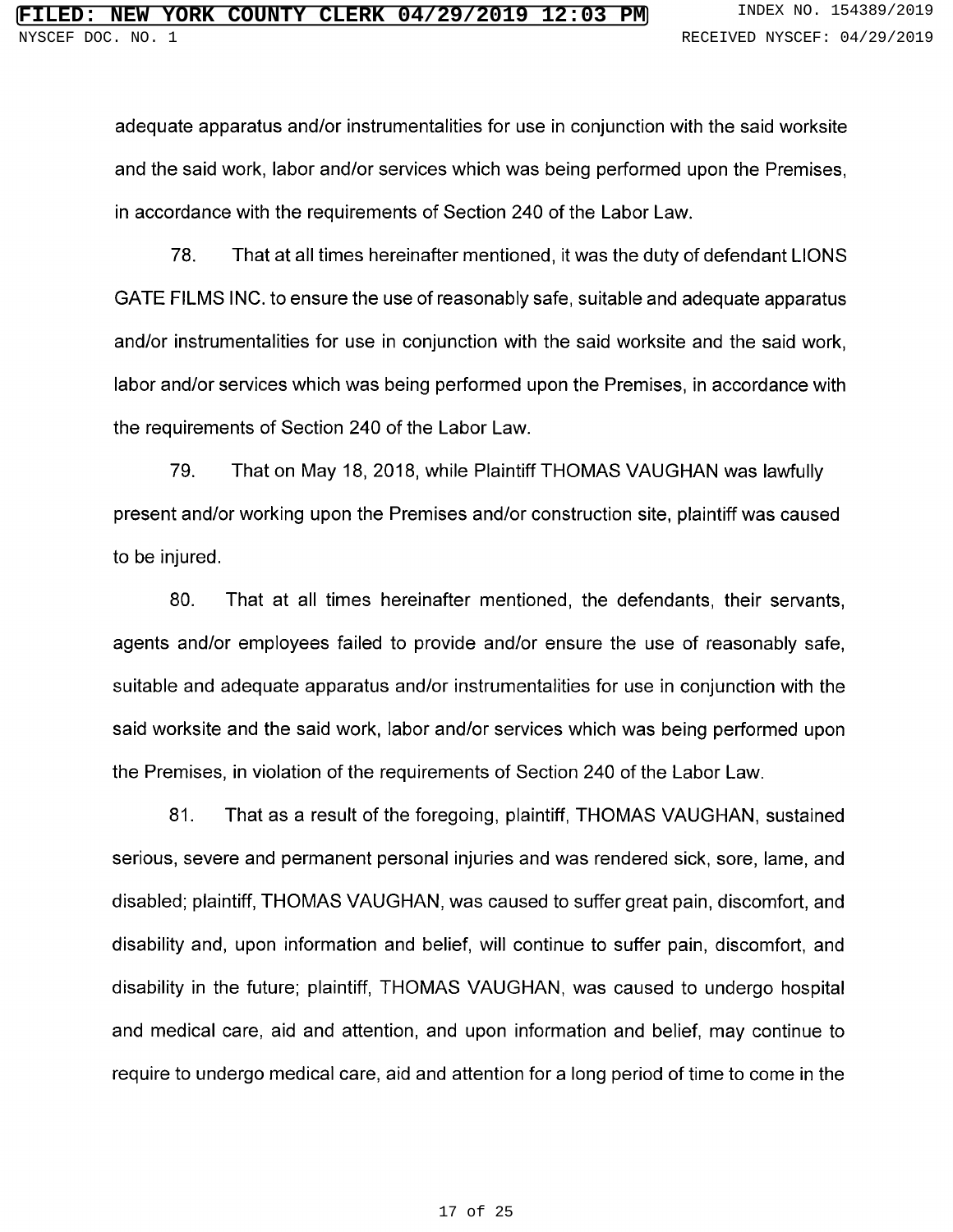future; plaintiff, THOMAS VAUGHAN, was obliged to expend and incur large sums of monies for medica! care, aid and attention and, upon information and belief, will continue to be obliged to expend and incur large sums of monies for future medical care, aid and attention; plaintiff, THOMAS VAUGHAN, was caused to become incapacitated from his usual vocation and avocation, and upon information and belief, may continue to be caused to remain away from his usual vocation and avocation for a long period of time to come in the future.

82. As <sup>a</sup> result of the foregoing, plaintiff THOMAS VAUGHAN has suffered damages and demands monetary relief in an amount exceeding the jurisdictional limits of all lower Courts.

#### AS AND FOR THE FOURTH CAUSE OF ACTION

83. Plaintiff repeats, reiterates and realleges each and every allegation set forth in paragraphs "1" through "82" of this Complaint with the same force and effect a if hereinafter set forth in full, and further alleges:

84. That at all times hereinafter mentioned, it was the duty of defendant STEEL EQUITIES MANAGEMENT, LLC its servants, agents and/or employees to provide for the safety, supervision, protection and wellbeing of persons lawfully working upon the Premises and construction site, in accordance with Section 241 of the Labor Law and regulations pursuant thereto, including, but not necessarily limited to, 12 NYCRR Sections 23-1.2 (a) (e), 23-1.5, 23-1.6, 23-1.7, 23-1.15, 23-1.16, 23-1.7, 23-2.1, 23-2.3, 23-2.4, 23-6.1, 23-6.2, 23-6.3, 23-8.1, 23-8.2.

85. That at all times hereinafter mentioned, it was the duty of defendant JOURNAL PRODUCTIONS, INC. its servants, agents and/or employees to provide for

#### 18 of 25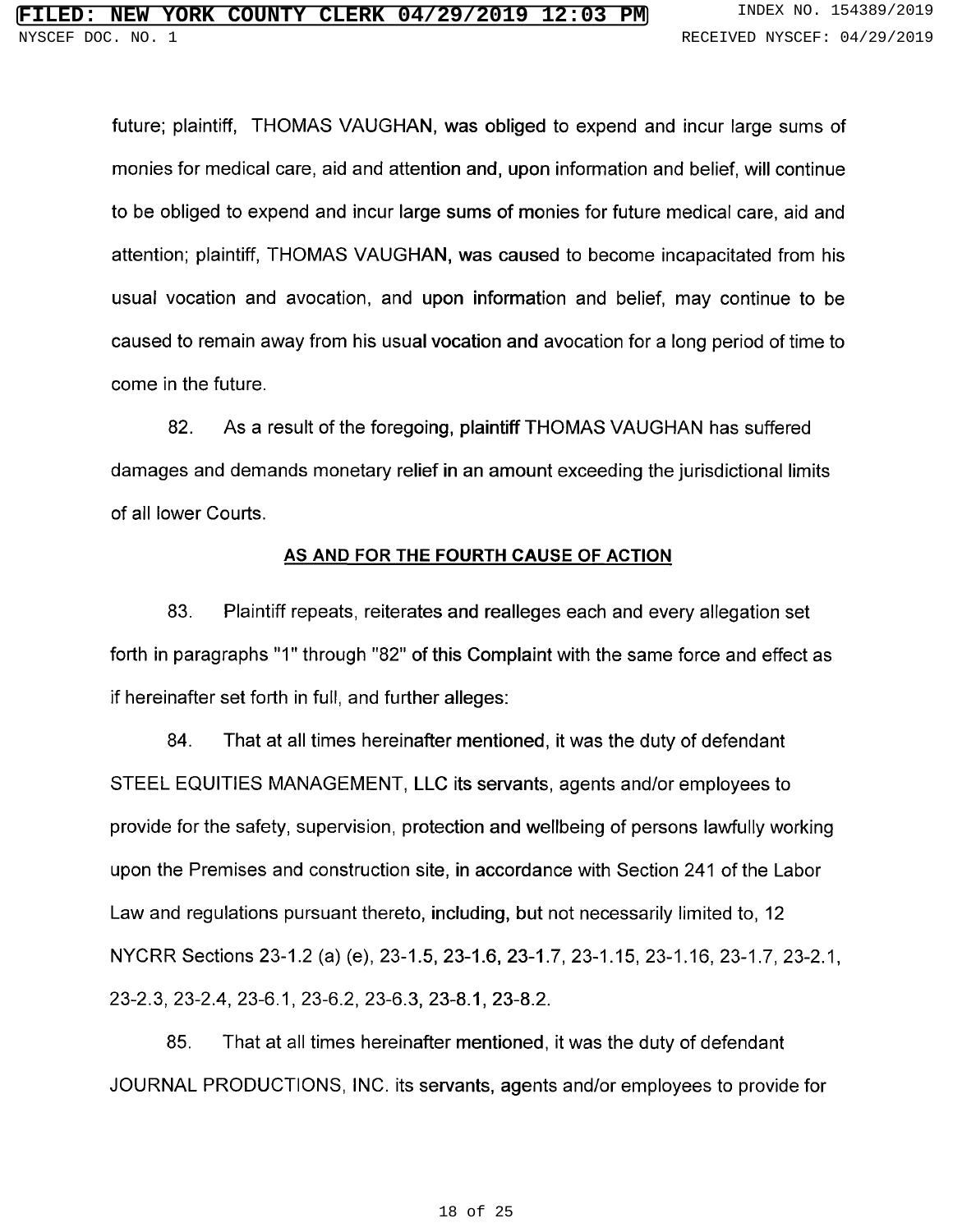the safety, supervision, protection and wellbeing of persons lawfully working upon the Premises and construction site, in accordance with Section 241 of the Labor Law and regulations pursuant thereto, including, but not necessarily limited to, <sup>12</sup> NYCRR Sections 23-1.2 (a) (e), 23-1.5, 23-1.6, 23-1.7, 23-1.8, 23-1.16, 23-1.22, 23-1.32, 23- 1.33, 23-2.1, 23-2.4, 23-6.1, 23-6.2, 23-6.3, 23-8.1, 23-8.2, 23-8.5.

86. That at all times hereinafter mentioned, it was the duty of defendant LIONS GATE FILMS INC. its servants, agents and/or employees to provide for the safety, supervision, protection and wellbeing of persons lawfully working upon the Premises and construction site, in accordance with Section 241 of the Labor Law and regulations pursuant thereto, including, but not necessarily limited to, <sup>12</sup> NYCRR Sections 23-1.2 (a) (e), 23-1.5, 23-1.6, 23-1.7, 23-1.8, 23-1.16, 23-1.22, 23-1.32, 23- 1.33, 23-2.1, 23-2.4, 23-6.1, 23-6.2, 23-6.3, 23-8.1, 23-8.2, 23-8.5.

87. That at all times hereinafter mentioned, it was the duty of defendant STEEL EQUITIES MANAGEMENT, LLC to provide reasonably safe, suitable and adequate apparatus and/or instrumentalities for use in conjunction with the said worksite and the said work, labor and/or services which was being performed upon the Premises, in accordance with the requirements of Section 241 of the Labor Law and regulations pursuant thereto, including, but not necessarily limited to, <sup>12</sup> NYCRR Sections 23-1.2 (a) (e), 23-1.5, 23-1.6, 23-1.7, 23-1.8, 23-1.16, 23-1.22, 23-1.32, 23-1.33, 23-2.1, 23-2.4, 23- 6.1, 23-6.2, 23-6.3, 23-8.1, 23-8.2, 23-8.5.

88. That at all times hereinafter mentioned, it was the duty of defendant JOURNAL PRODUCTIONS, INC. to provide reasonably safe, suitable and adequate apparatus and/or instrumentalities for use in conjunction with the said worksite and the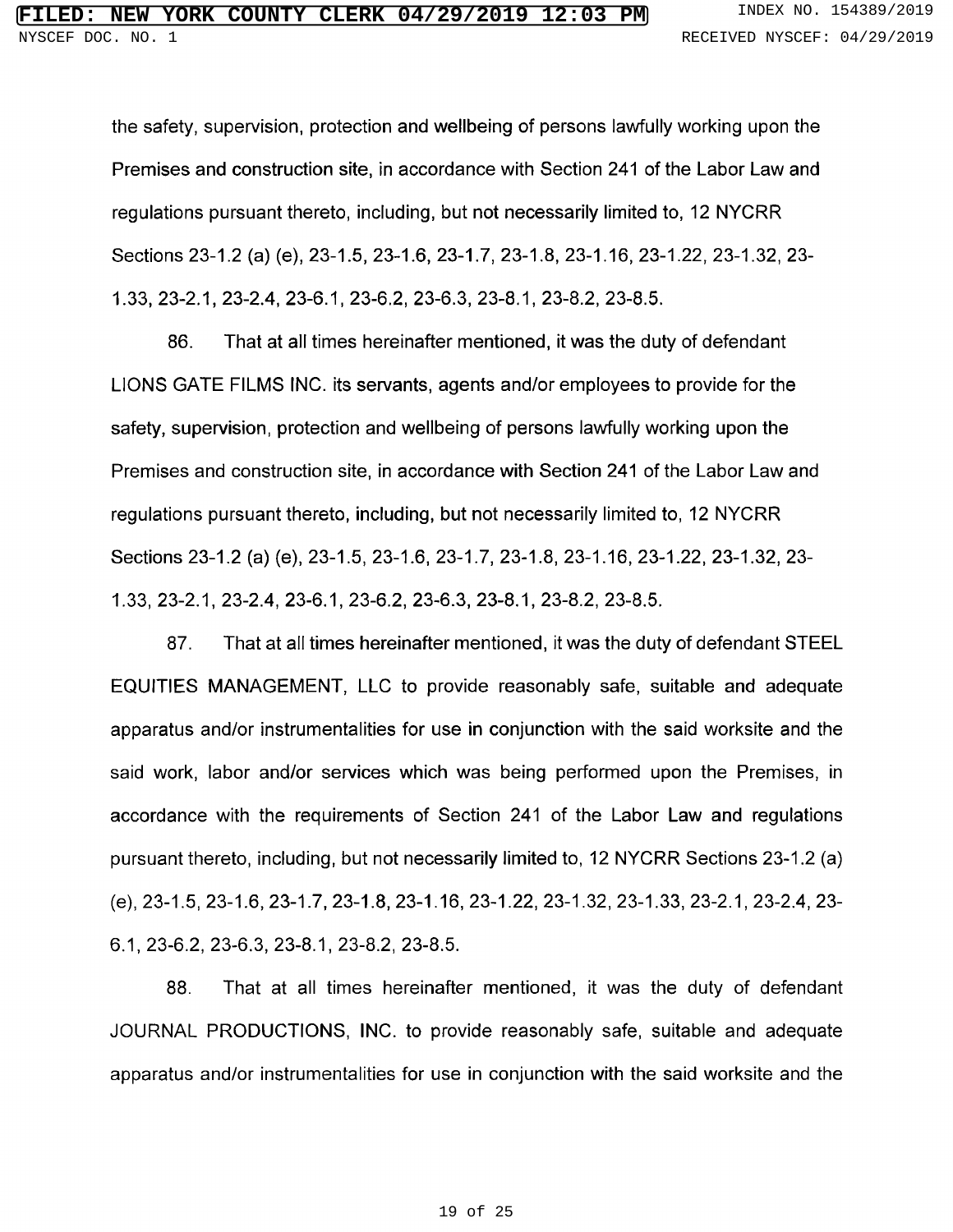said work, labor and/or services which was being performed upon the Premises, in accordance with the requirements of Section 241 of the Labor Law and regulations pursuant thereto, including, but not necessarily limited to, <sup>12</sup> NYCRR Sections 23-1.2 (a) (e), 23-1.5, 23-1.6, 23-1.7, 23-1.8, 23-1.16, 23-1.22, 23-1.32, 23-1.33, 23-2.1, 23-2.4, 23- 6.1, 23-6.2, 23-6.3, 23-8.1, 23-8.2, 23-8.5.

89. That at all times hereinafter mentioned, it was the duty of defendant LIONS GATE FILMS INC. to provide reasonably safe, suitable and adequate apparatus and/or instrumentalities for use in conjunction with the said worksite and the said work, labor and/or services which was being performed upon the Premises, in accordance with the requirements of Section 241 of the Labor Law and regulations pursuant thereto, including, but not necessarily limited to, <sup>12</sup> NYCRR Sections 23-1.2 (a) (e), 23-1.5, 23-1.6, 23-1.7, 23-1.8, 23-1.16, 23-1.22, 23-1.32, 23-1.33, 23-2.1, 23-2.4, 23-6.1, 23-6.2, 23-6.3, 23-8.1, 23-8.2, 23-8.5.

90. That at all times hereinafter mentioned, it was the duty of defendant STEEL EQ UITIES MANAGEMENT, LLC to ensure the use of reasonably safe, suitable and adequate apparatus and/or instrumentalities for use in conjunction with the said worksite and the said work, labor and/or services which was being performed upon the Premises, in accordance with the requirements of Section 241 of the Labor Law and regulations pursuant thereto, including, but not necessarily limited to, <sup>12</sup> NYCRR Sections 23-1.2 (a) (e), 23-1.5, 23-1.6, 23-1.7, 23-1.8, 23-1.16, 23-1.22, 23-1.32, 23-1.33, 23-2.1, 23-2.4, 23- 6.1, 23-6.2, 23-6.3, 23-8.1, 23-8.2, 23-8.5.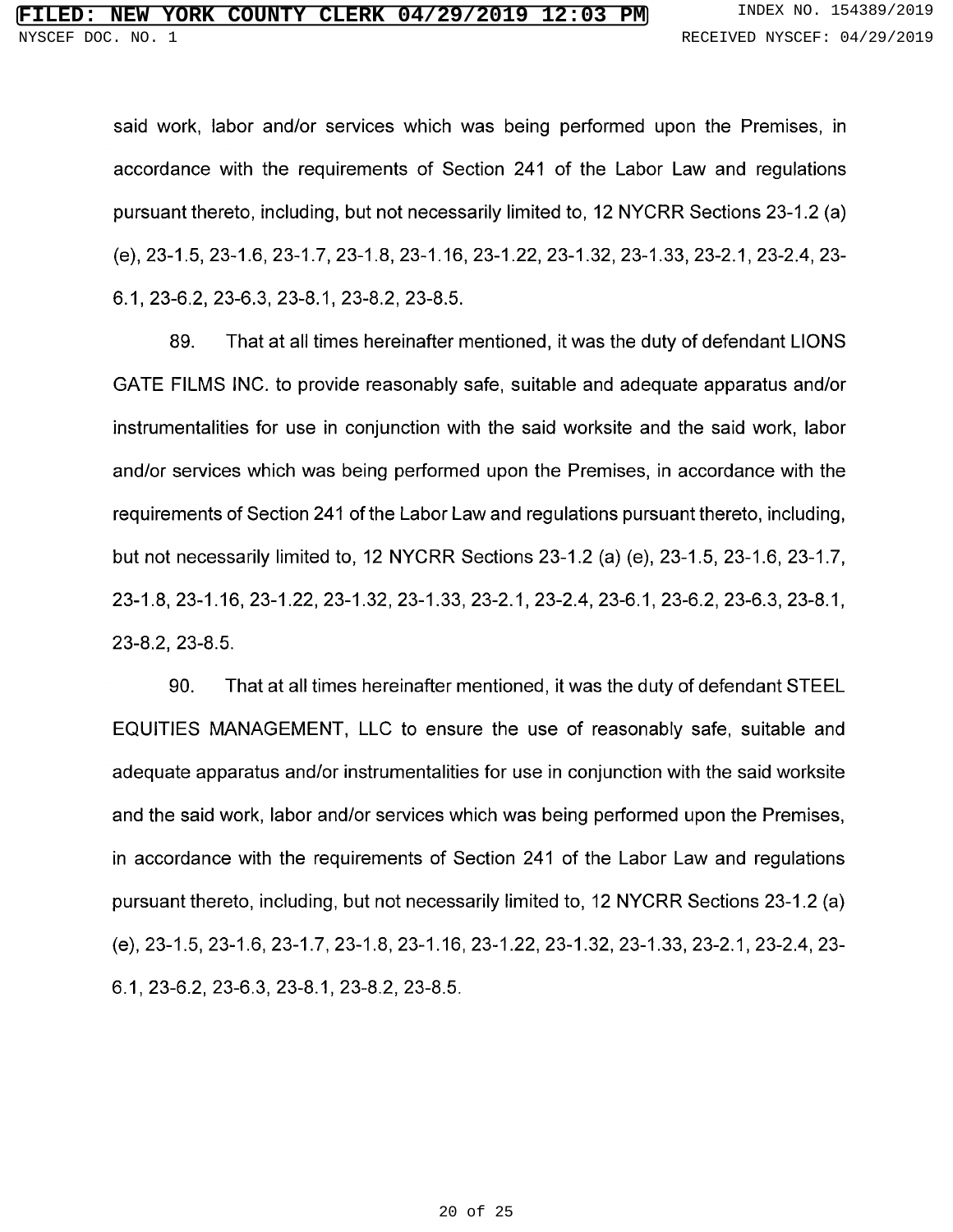91. That at all times hereinafter mentioned, it was the duty of defendant JOURNAL PRODUCTIONS, INC. to ensure the use of reasonably safe, suitable and adequate apparatus and/or instrumentalities for use in conjunction with the said worksite and the said work, labor and/or services which was being performed upon the Premises, in accordance with the requirements of Section 241 of the Labor Law and regulations pursuant thereto, including, but not necessarily limited to, <sup>12</sup> NYCRR Sections 23-1.2 (a) (e), 23-1.5, 23-1.6, 23-1.7, 23-1.8, 23-1.16, 23-1.22, 23-1.32, 23-1.33, 23-2.1, 23-2.4, 23- 6.1, 23-6.2, 23-6.3, 23-8.1, 23-8.2, 23-8.5.

92. That at all times hereinafter mentioned, it was the duty of defendant LIONS GATE FILMS INC. to ensure the use of reasonably safe, suitable and adequate apparatus and/or instrumentalities for use in conjunction with the said worksite and the said work, labor and/or services which was being performed upon the Premises, in accordance with the requirements of Section 241 of the Labor Law and regulations pursuant thereto, including, but not necessarily limited to, <sup>12</sup> NYCRR Sections 23-1.2 (a) (e), 23-1.5, 23- 1.6, 23-1.7, 23-1.8, 23-1.16, 23-1.22, 23-1.32, 23-1.33, 23-2.1, 23-2.4, 23-6.1, 23-6.2, 23- 6.3, 23-8.1, 23-8.2, 23-8.5.

93. That on May 18, 2018, while plaintiff THOMAS VAUGHAN was lawfully present and/or working upon the Premises and/or construction site, plaintiff was caused to be injured.

94. That at all times hereinafter mentioned, the defendants, their servants, agents and/or employees failed to provide for the safety, supervision, protection and wellbeing of persons lawfully working upon the Premises and construction site, in violation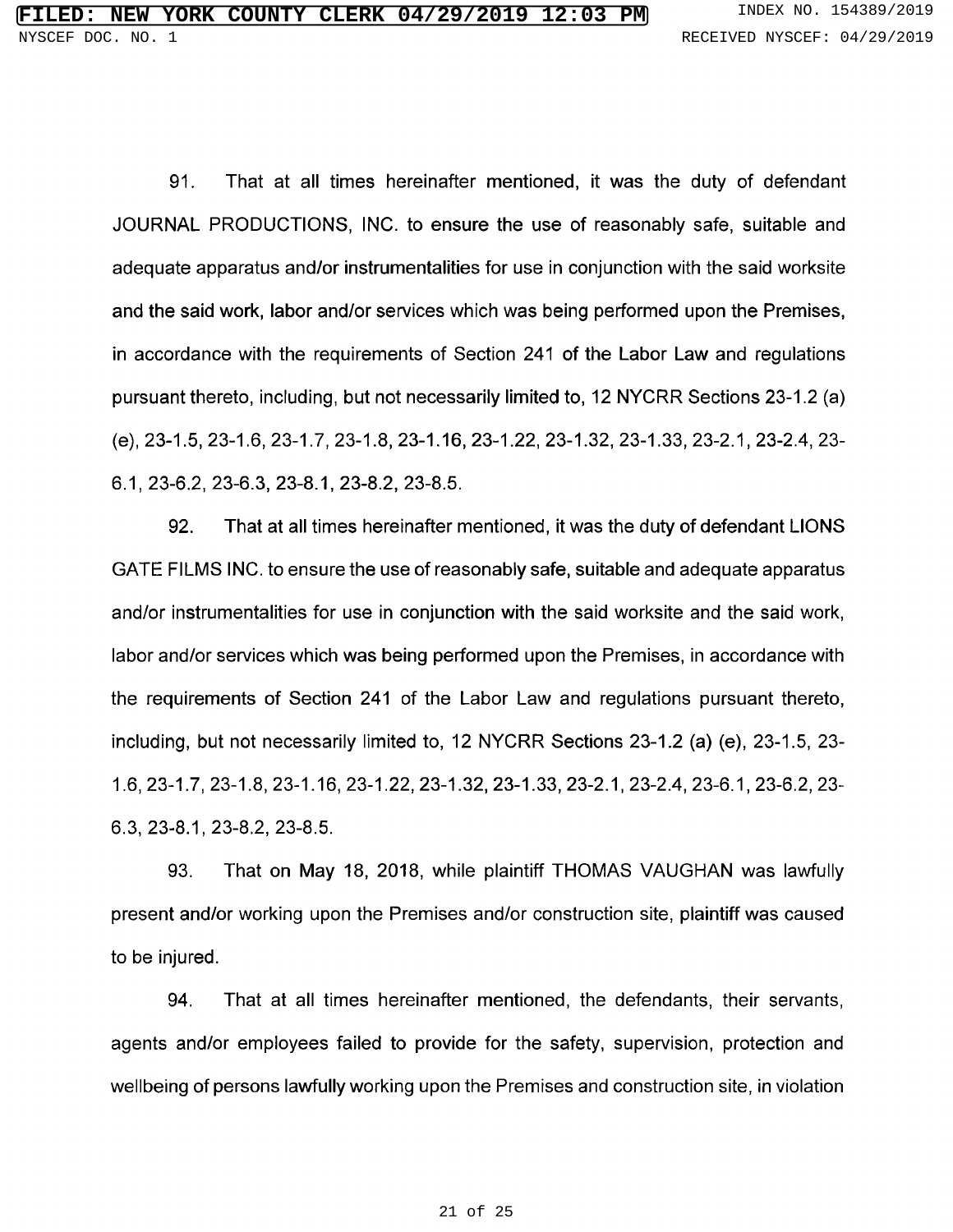of the requirements of Section 241 of the Labor Law and regulations pursuant thereto, including, but not necessarily limited to, <sup>12</sup> NYCRR Sections 23-1.2 (a) (e), 23-1.5, 23- 1.6, 23-1.7, 23-1.8, 23-1.16, 23-1.22, 23-1.32, 23-1.33, 23-2.1, 23-2.4, 23-6.1, 23-6.2, 23- 6.3, 23-8.1, 23-8.2, 23-8.5.

95. That at all times hereinafter mentioned, the defendants, their servants, agents and/or employees failed to provide and/or ensure the use of reasonably safe, suitable and adequate apparatus and/or instrumentalities for use in conjunction with the said worksite and the said work, labor and/or services which was being performed upon the Premises, in violation of the requirements of Section 241 of the Labor Law and regulations pursuant thereto, including, but not necessarily limited to, <sup>12</sup> NYCRR Sections 23-1.2 (a) (e), 23-1.5, 23-1.6, 23-1.7, 23-1.8, 23-1.16, 23-1.22, 23-1.32, 23- 1.33, 23-2.1, 23-2.4, 23-6.1, 23-6.2, 23-6.3, 23-8.1, 23-8.2, 23-8.5.

96. That by reason of the foregoing, the plaintiff THOMAS VAUGHAN was injured.

97. That this action falls within one or more of the exceptions set forth in C.P.L.R. § 1602.

98. That as <sup>a</sup> result of the foregoing, plaintiff, THOMAS VAUGHAN, sustained serious, severe and permanent personal injuries and was rendered sick, sore, lame, and disabled; plaintiff, THOMAS VAUGHAN, was caused to suffer great pain, discomfort, and disability and, upon information and belief, will continue to suffer pain, discomfort, and disability in the future; plaintiff, THOMAS VAUGHAN, was caused to undergo hospital and medical care, aid and attention, and upon information and belief, may continue to require to undergo medical care, aid and attention for <sup>a</sup> long period of time to come in the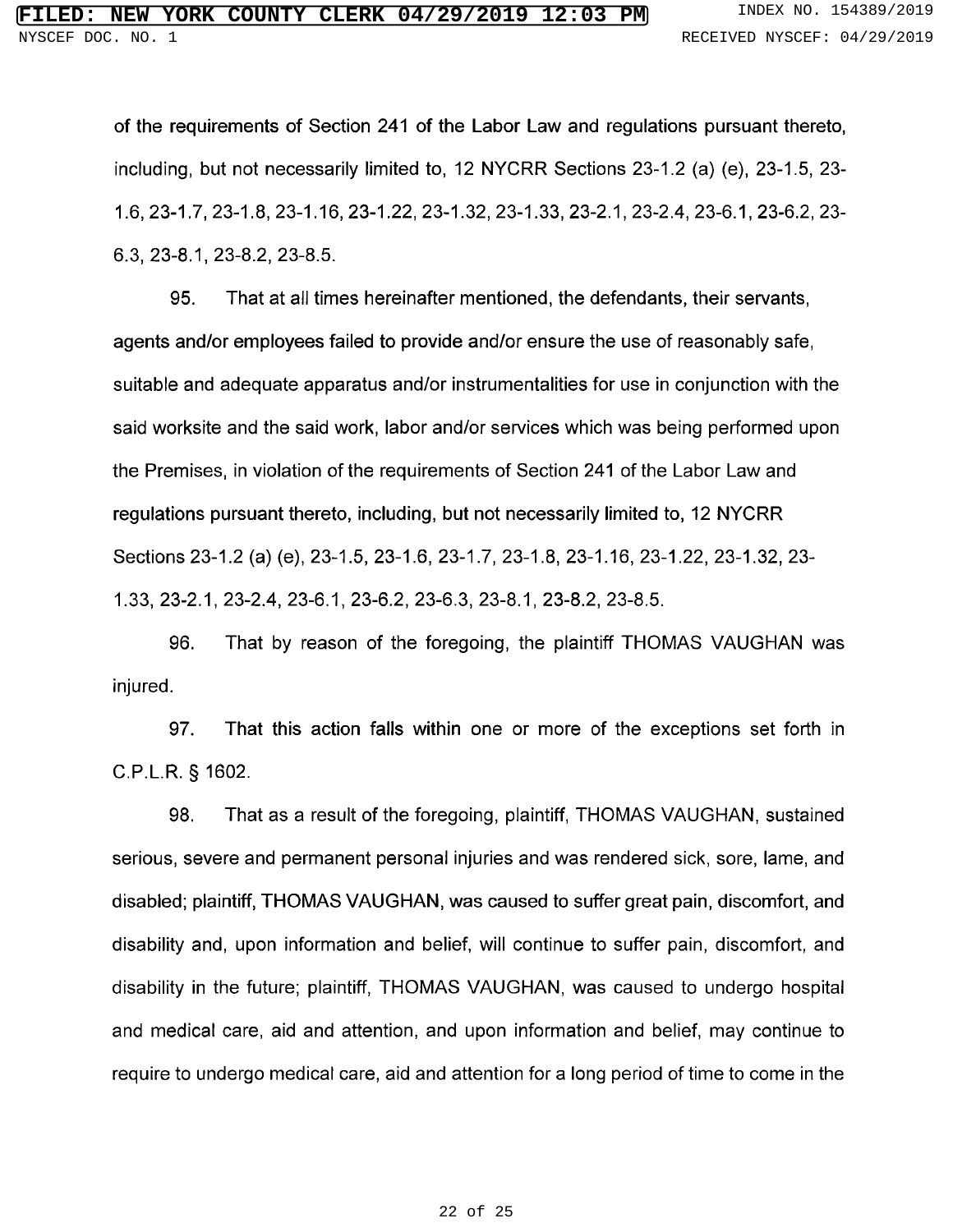future; plaintiff, THOMAS VAUGHAN, was obliged to expend and incur large sums of monies for medical care, aid and attention and, upon information and belief, will continue to be obliged to expend and incur large sums of monies for future medical care, aid and attention; plaintiff, THOMAS VAUGHAN, was caused to become incapacitated from his usual vocation and avocation, and upon information and belief, may continue to be caused to remain away from his usual vocation and avocation for a long period of time to come in the future.

99. As <sup>a</sup> result of the foregoing, plaintiff THOMAS VAUGHAN has suffered damages and demands monetary relief in an amount exceeding the jurisdictional limits of all lower Courts.

WHEREFORE, plaintiff demands judgment against defendants:

(a) on the First Cause of Action, for <sup>a</sup> sum of money having <sup>a</sup> present value that exceeds the jurisdictional limits of all lower Courts which would otherwise have jurisdiction of this matter;

(b) on the Second Cause of Action, for <sup>a</sup> sum of money having <sup>a</sup> present value that exceeds the jurisdictional limits of all lower Courts which would otherwise have jurisdiction of this matter;

(c) on the Third Cause of Action, for <sup>a</sup> sum of money having <sup>a</sup> present value that exceeds the jurisdictional limits of all lower Courts which would otherwise have jurisdiction of this matter;

(d) on the Fourth Cause of Action, for <sup>a</sup> sum of money having <sup>a</sup> present value that exceeds the jurisdictional limits of all lower Courts which would otherwise have

#### 23 of 25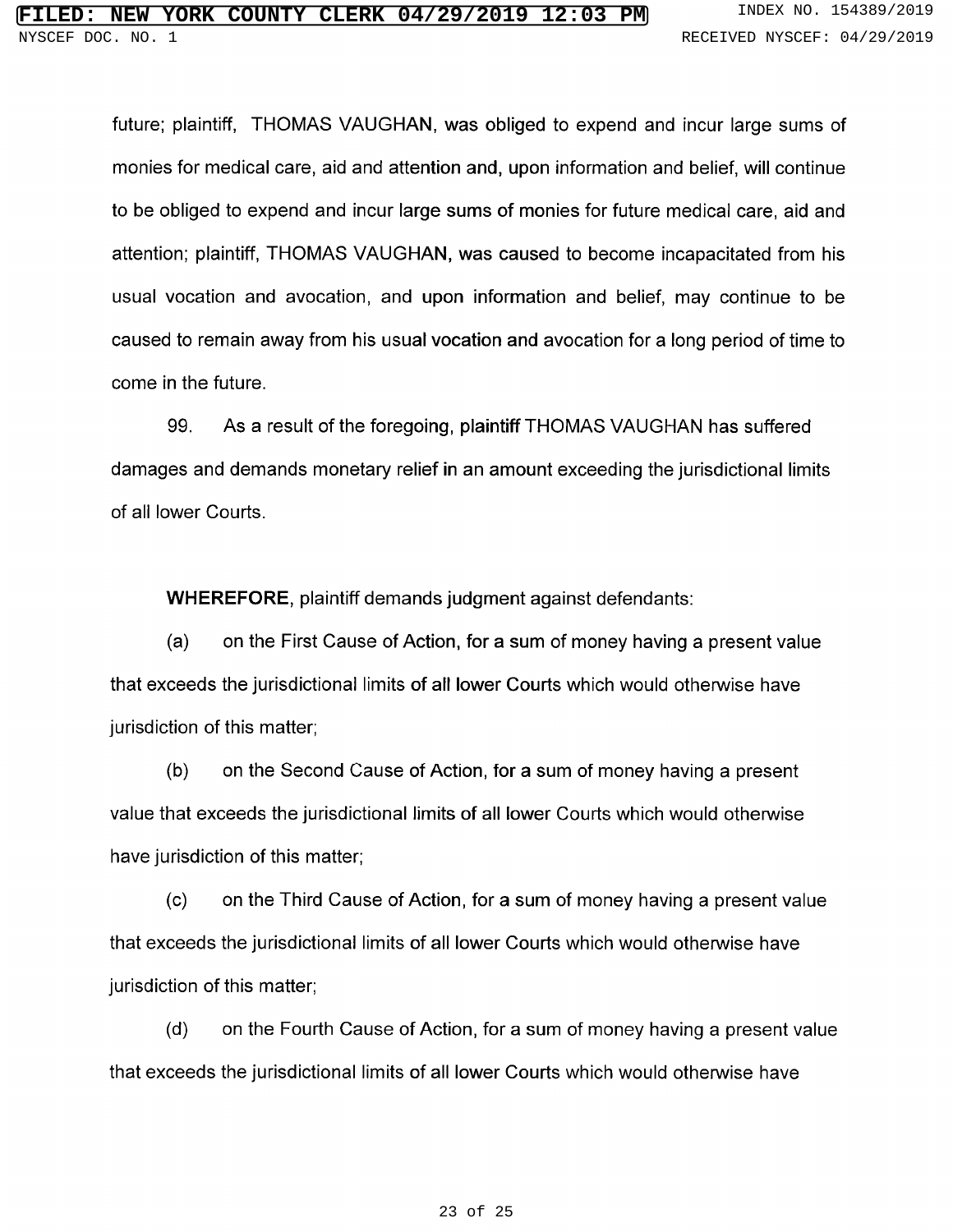jurisdiction of this matter; and

(e) together with costs, interest, and disbursements of this action.

Dated: New York, New York April 26, 2019

Yours, etc., FRIEDMAN, LEYY, GOLDFARB & GREEN, P.C. By: RANbY E. KLEINMAN, ESQ.

Attorneys for Plaintiff <sup>250</sup> West 57th Roadway - Suite <sup>1619</sup> New York, New York 10107 (212) 307-5800